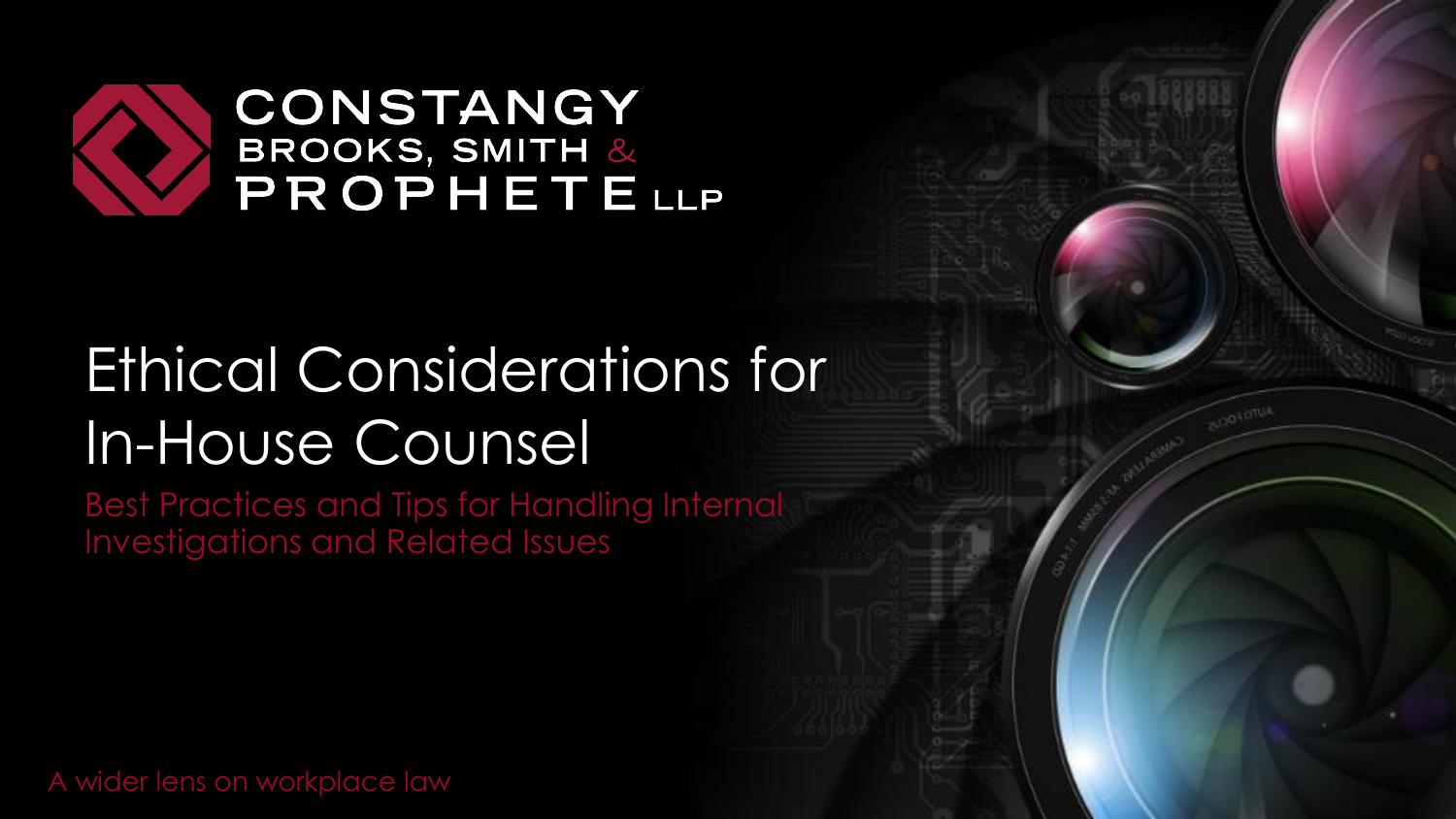

- Associate General Counsel, BlueCross BlueShield of South **Carolina** 
	- Joined in 2004

Jason Bradley

- Focuses on labor, employment, litigation, HIPAA, contracts, real estate
- Previously in private practice and law clerk for South Carolina Circuit Court and Court of Appeals



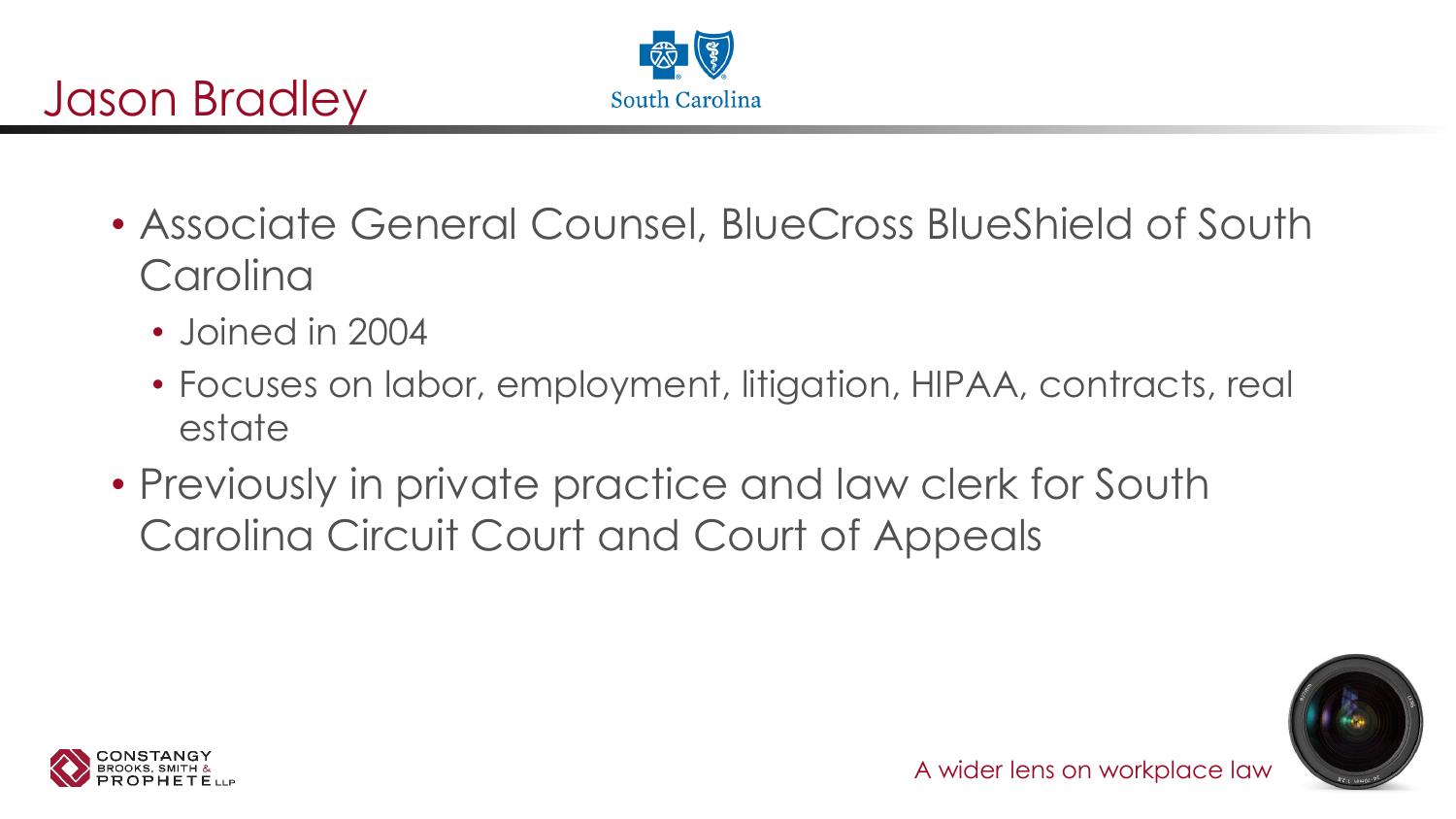- Partner, Columbia, SC Office
- Chair, Affirmative Action/OFCCP Compliance Practice Group
- Employment Litigation
- General Counsel, National Industry Liaison Group
- AV® Peer Review Rated by Martindale-Hubbell
- *Best Lawyers in America®*
- Ranked in *Chambers USA Guide*



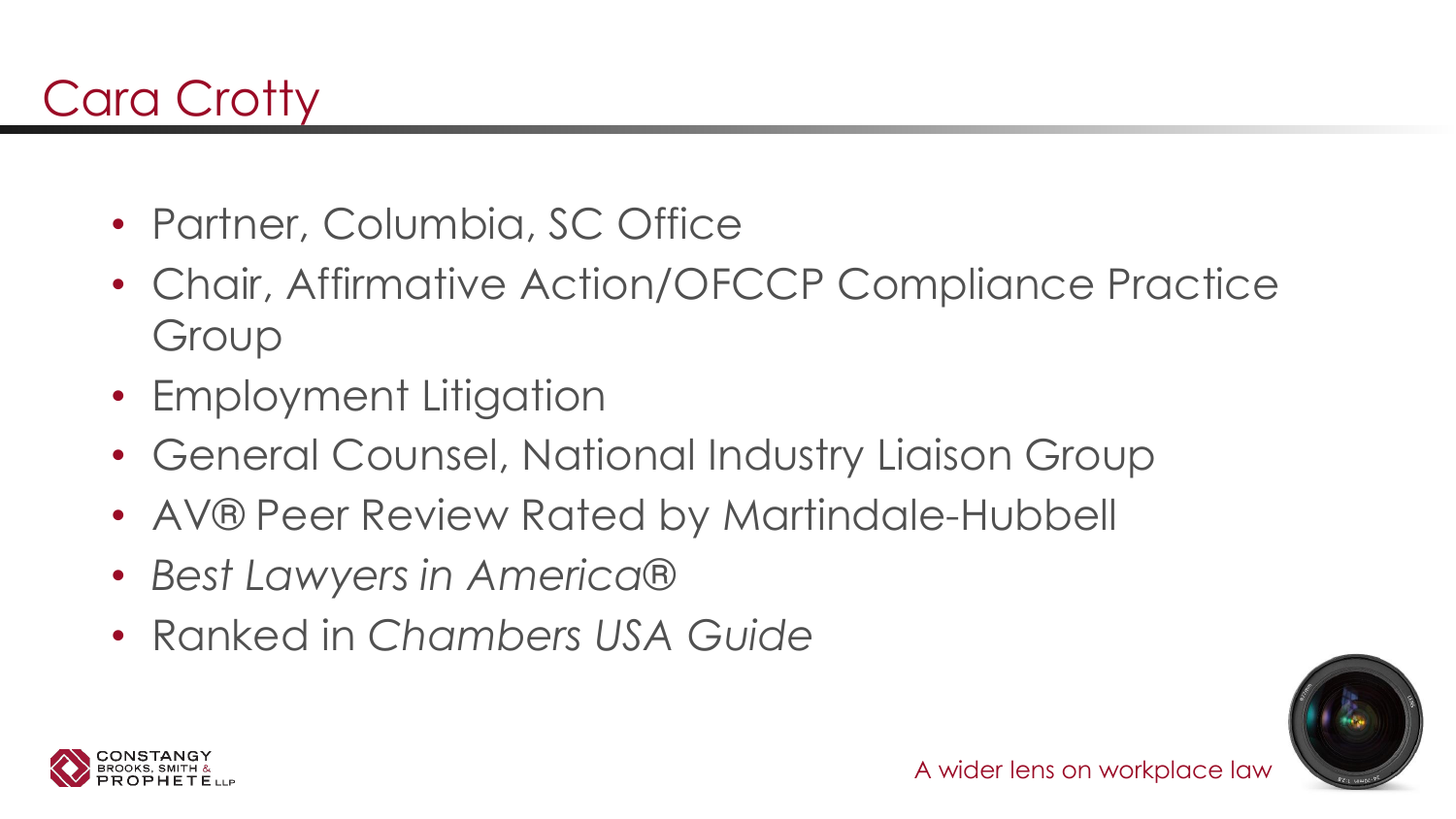# Ethical considerations in corporate investigations

- Who is the client
- When to conduct investigation
- Who should conduct investigation
- What is scope of investigation
- What communications should be made about investigation
- Ensuring evidence is retained



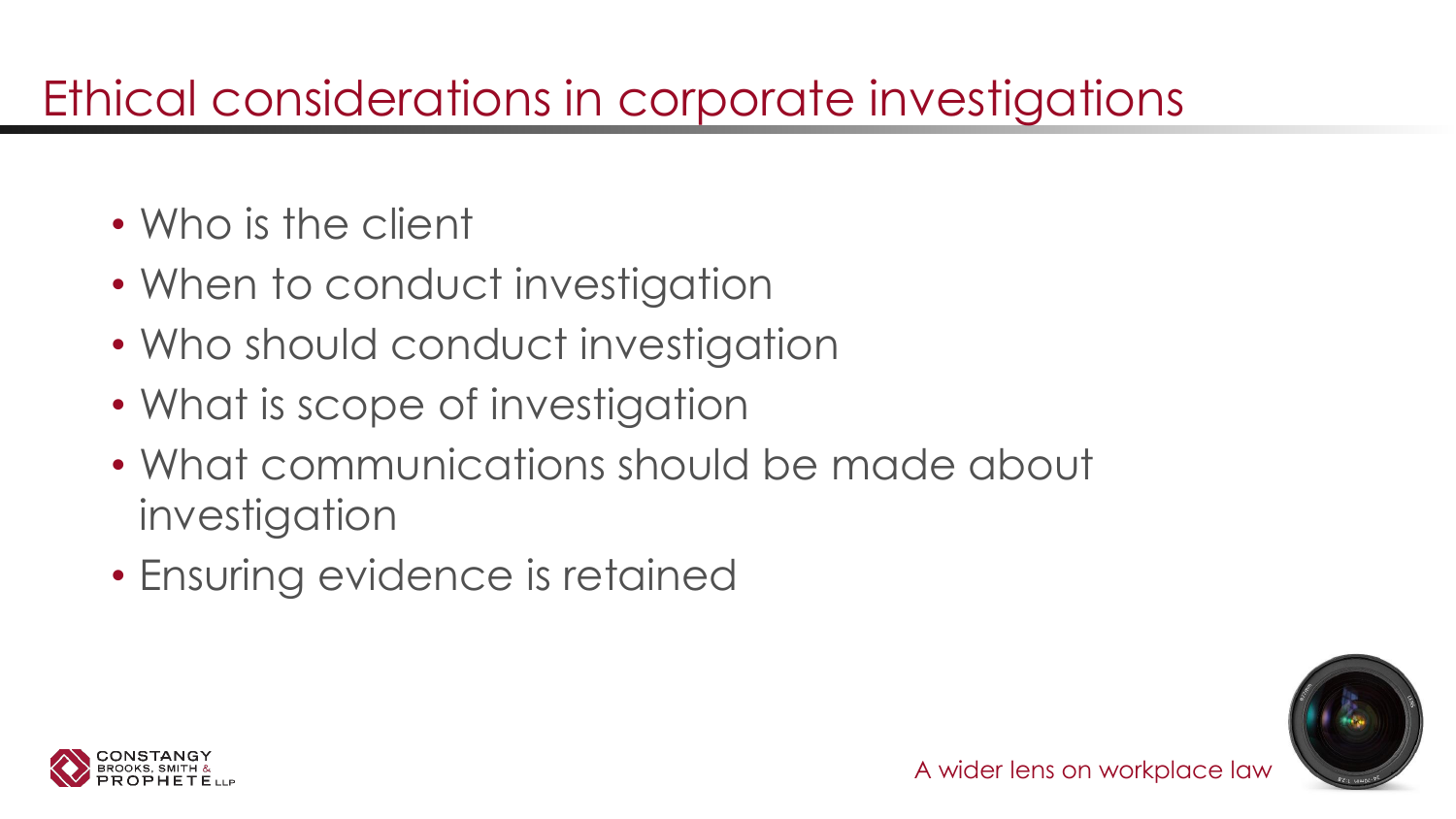# Preamble

• A lawyer, being a member of the legal profession, is a representative of clients, an officer of the legal system and a public citizen having special responsibilities for the quality of justice



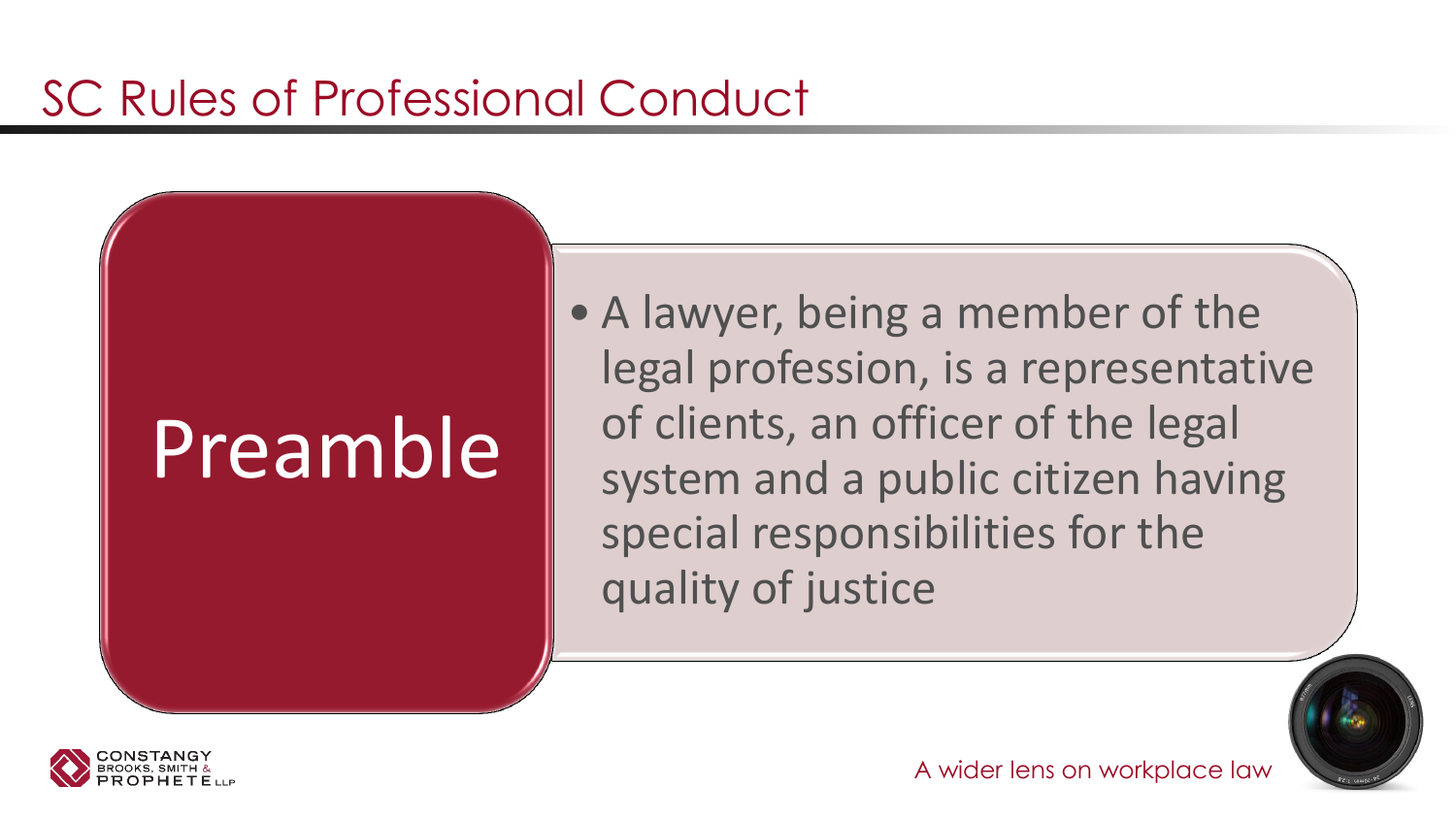### SC Rule 1.13(a) – Organization as client

• A lawyer employed or retained by an organization represents the organization acting through its duly authorized constituents



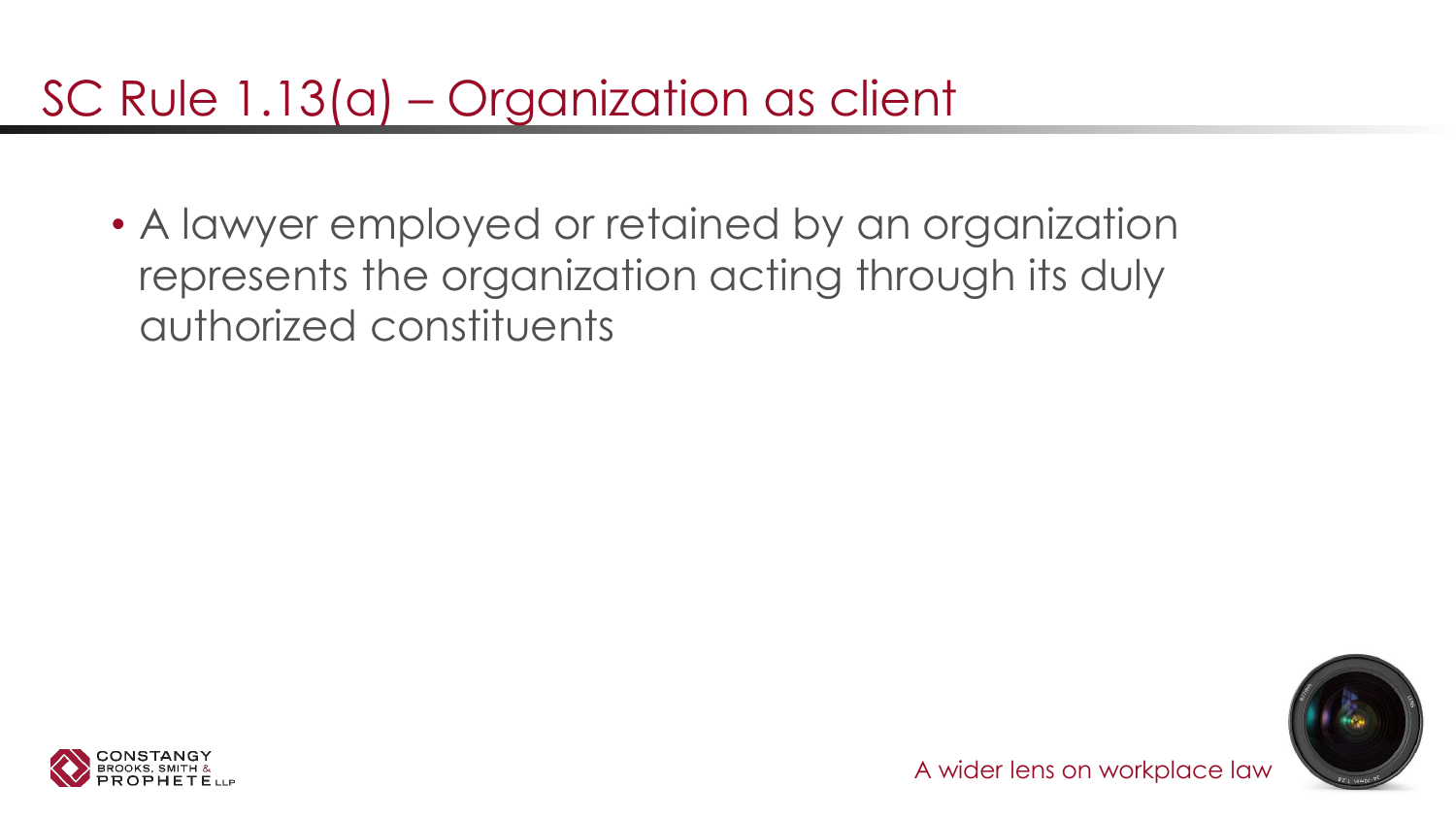# Deciding when internal investigation is necessary



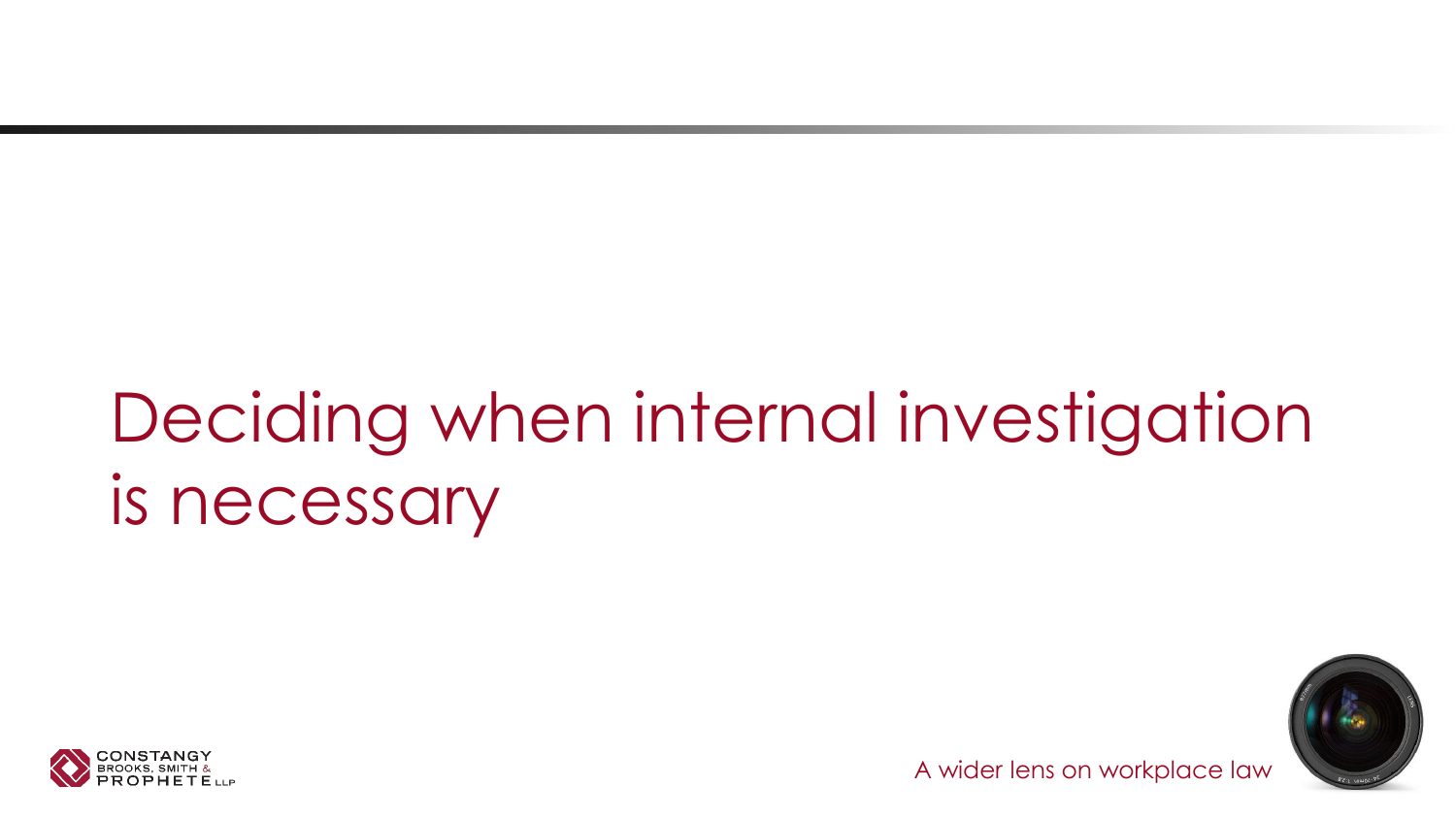Certain events/circumstances can trigger the need to investigate

- Law enforcement inquiries
- Lawsuits
- Whistleblower complaints
- Hotline tips
- Exit interviews
- Any other circumstance giving rise to allegations of misconduct



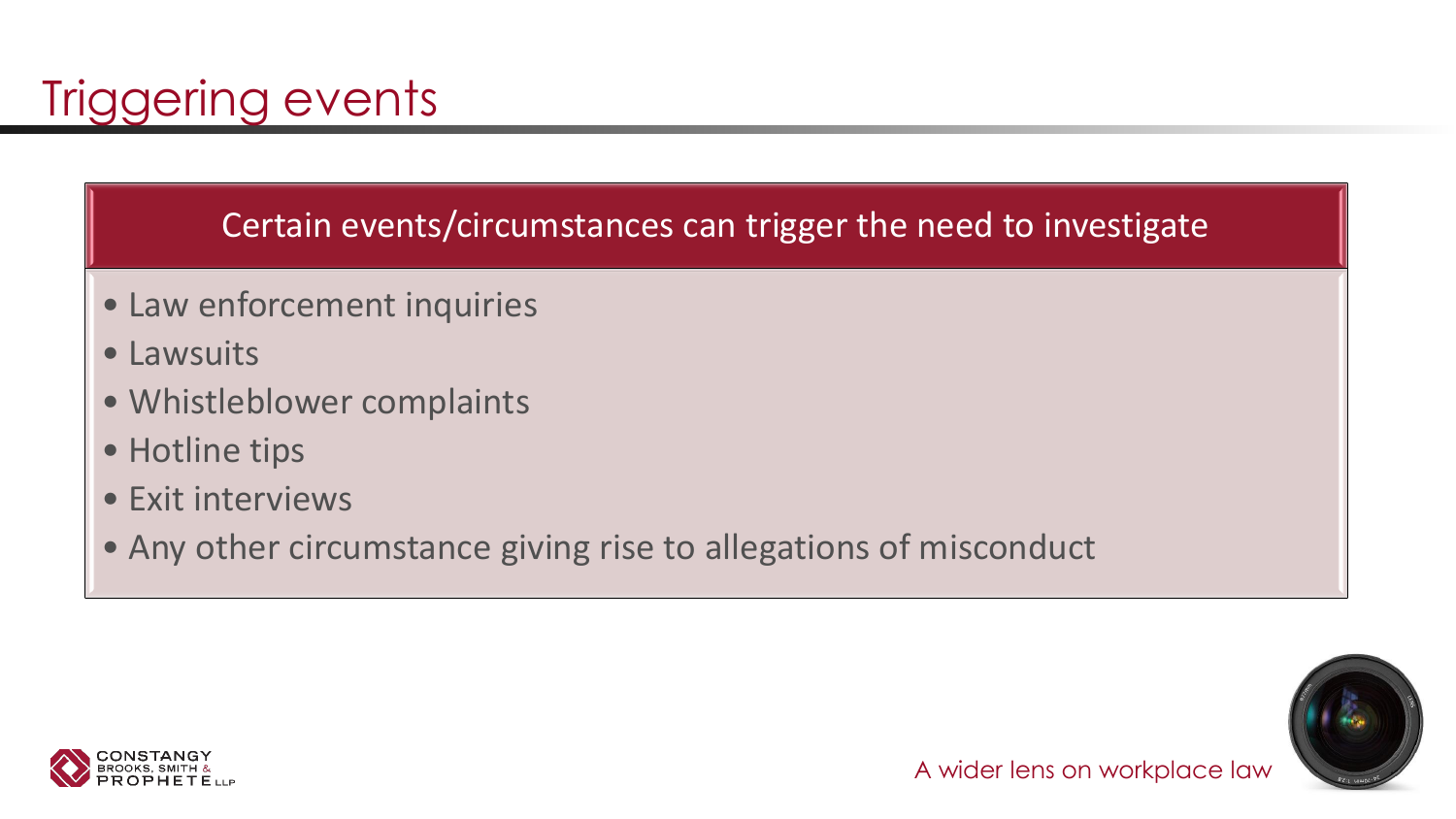## Benefits of investigating

- Knowledge is power
- Avoid damages
	- *Faragher/Ellerth* defense
	- Punitive damages





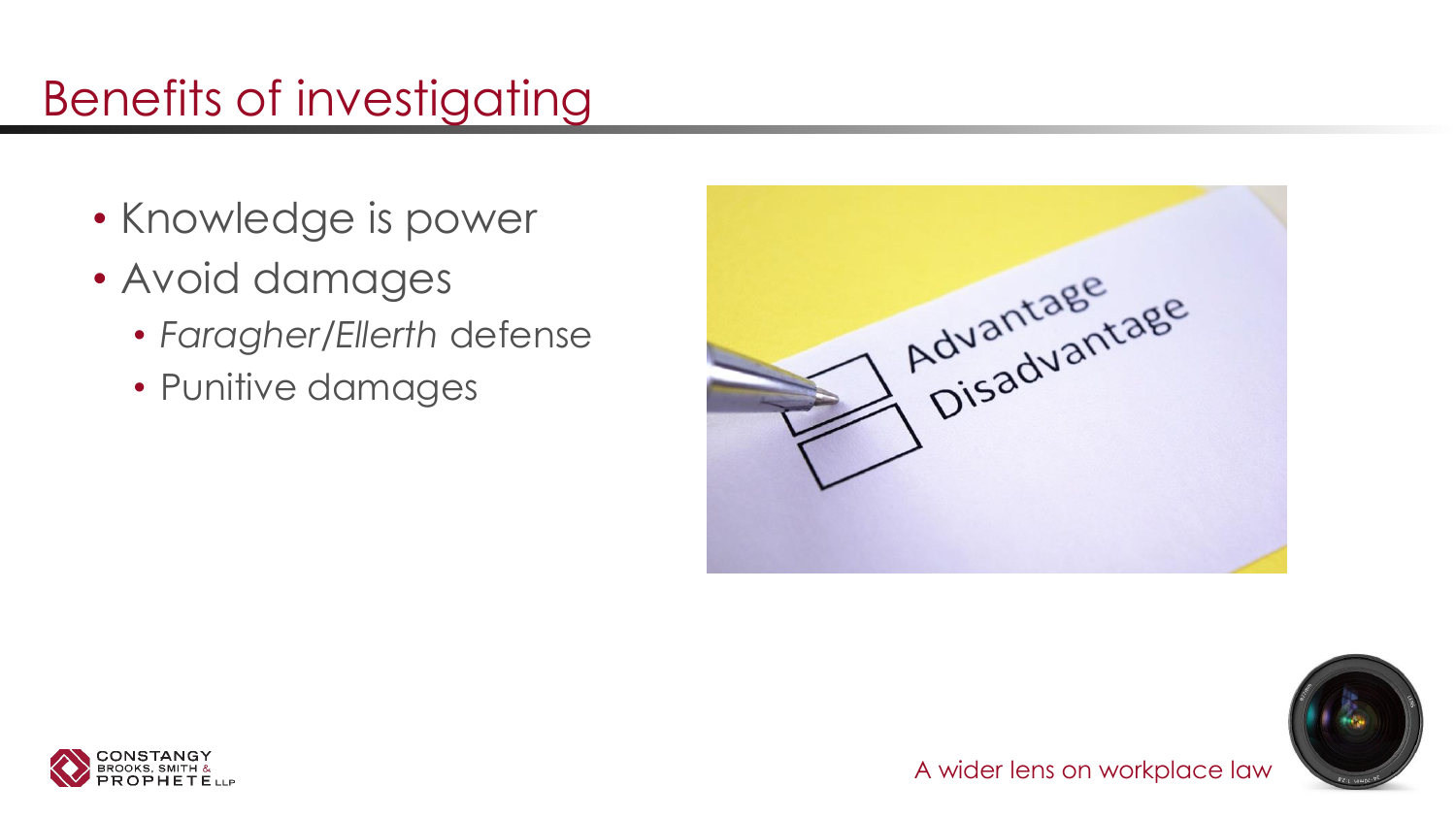### Consequences of not investigating

- Damages (knew or should have known)
- Surprised executives





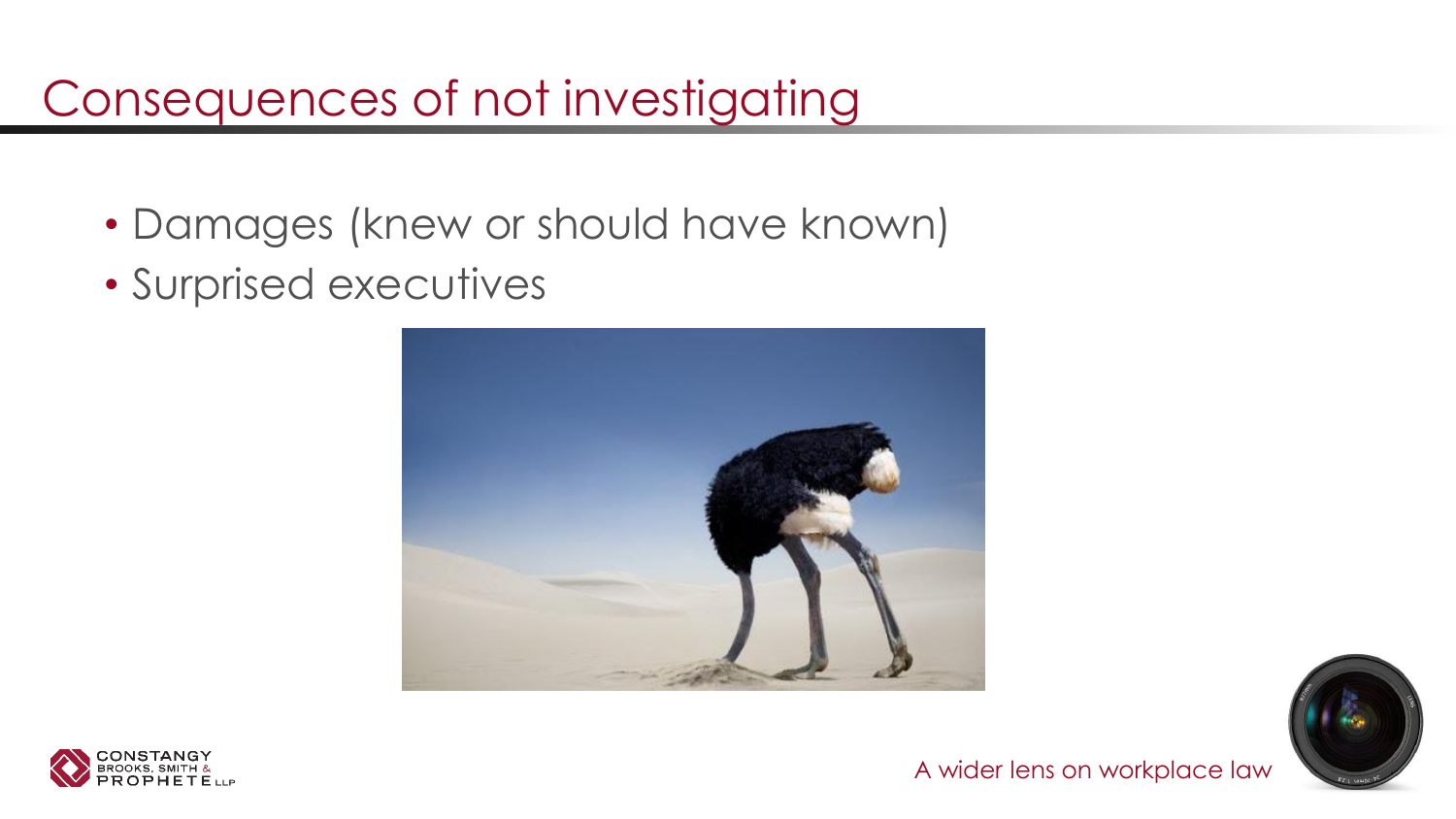### Define scope of investigation

- Too narrow = may miss relevant facts and affect outcome
- Too broad = inefficient; wasteful
- Define parameters in writing



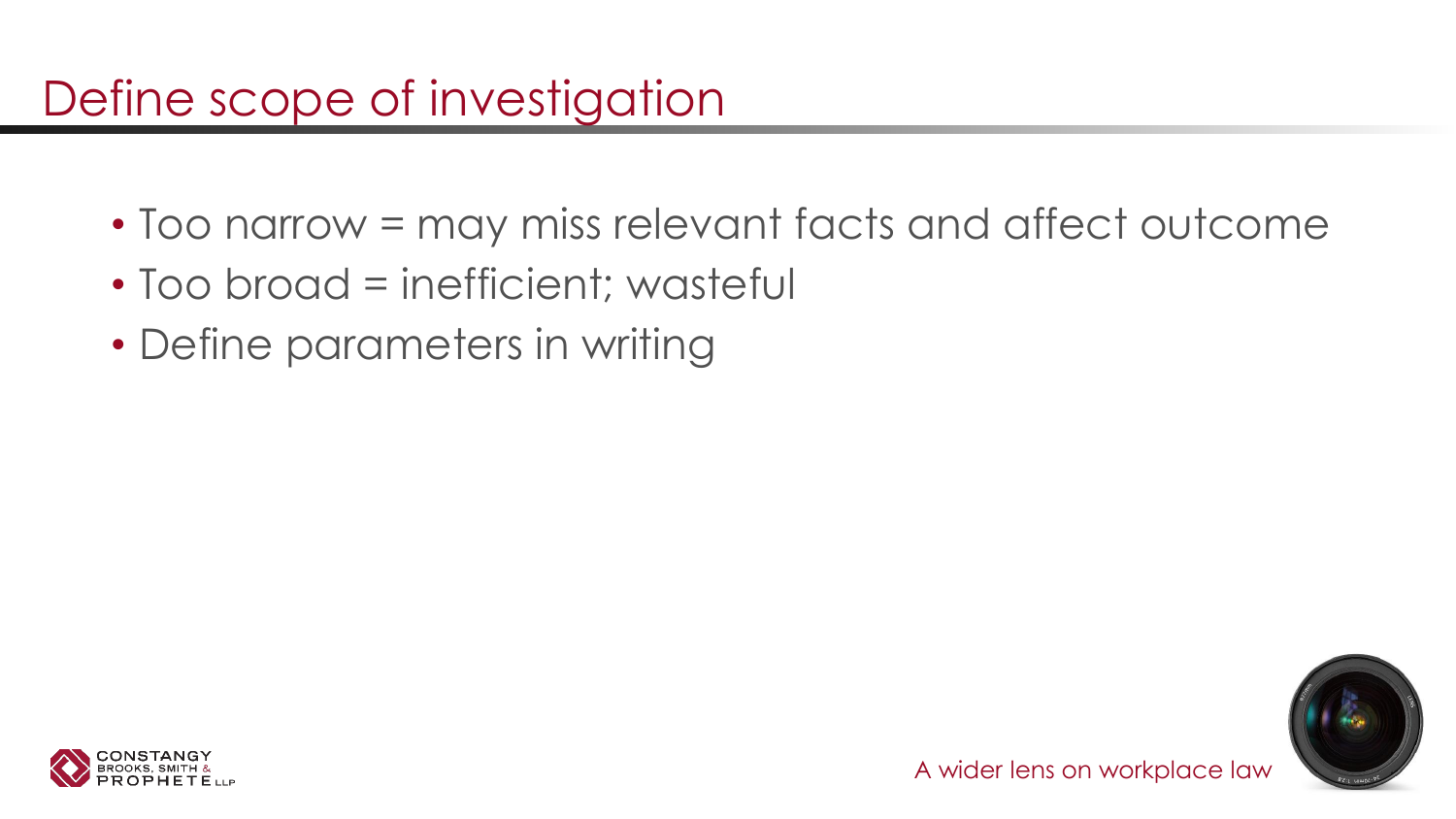### Determine who will conduct the investigation

- In-house counsel v. outside counsel
	- Generally, in-house counsel will have greater familiarity with the issues and personnel involved
	- Outside counsel can often more effectively establish and maintain attorney-client privilege and work-product protections
	- Be mindful that investigator may become a witness
	- For larger companies, stand-alone compliance departments have become a popular option for conducting investigations



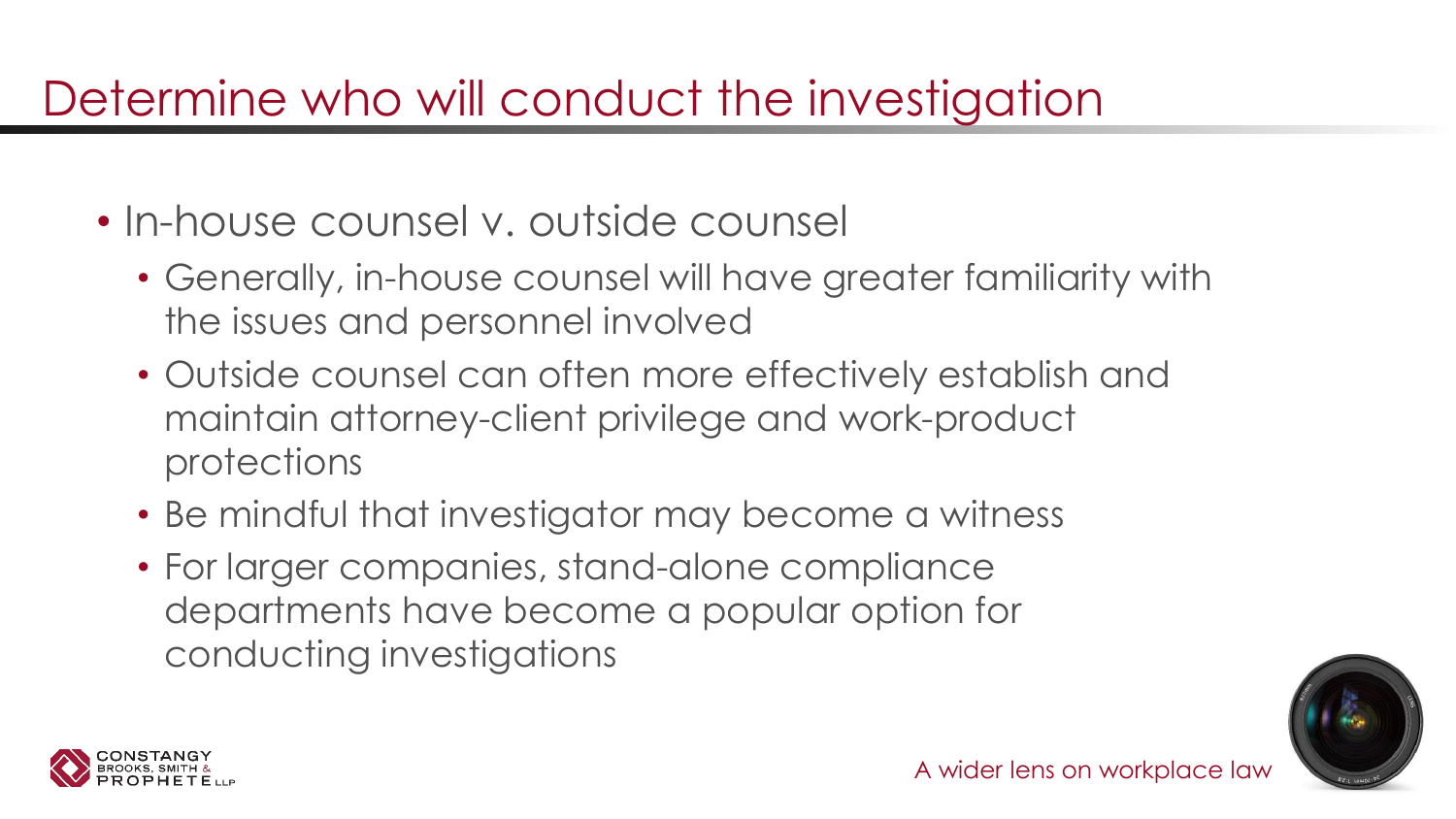#### SC Rule 4.2 – Communication with person represented by counsel

• In representing a client, a lawyer shall not communicate about the subject of the representation with a person the lawyer knows to be represented by another lawyer in the matter unless the lawyer has the consent of the other lawyer or is authorized to do so by law or a court order.

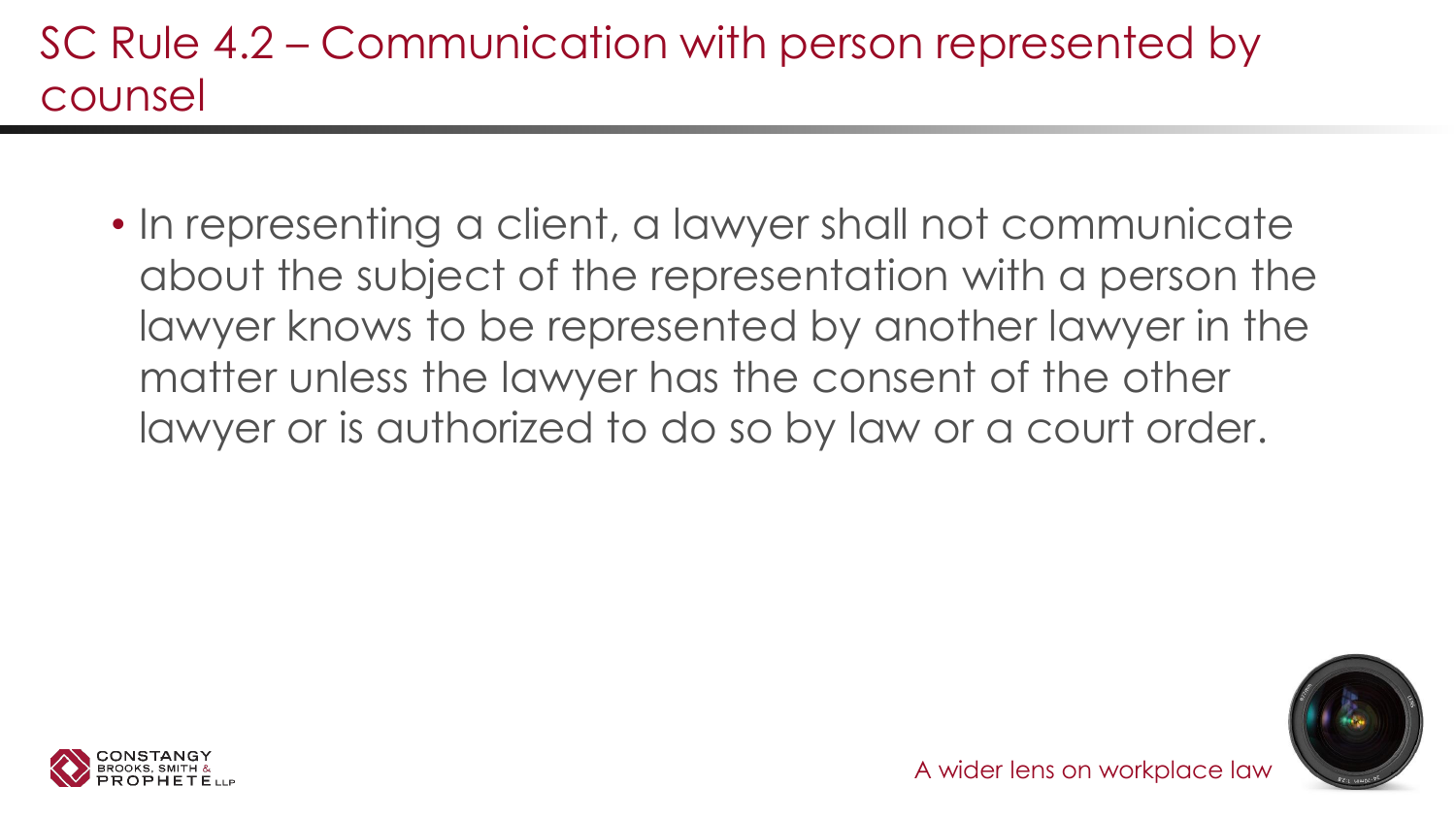#### When employees are litigants

- In-house counsel cannot communicate with employees who are part of wage and hour collective action
- In-house counsel cannot communicate with employees identified as class members in EEOC litigation



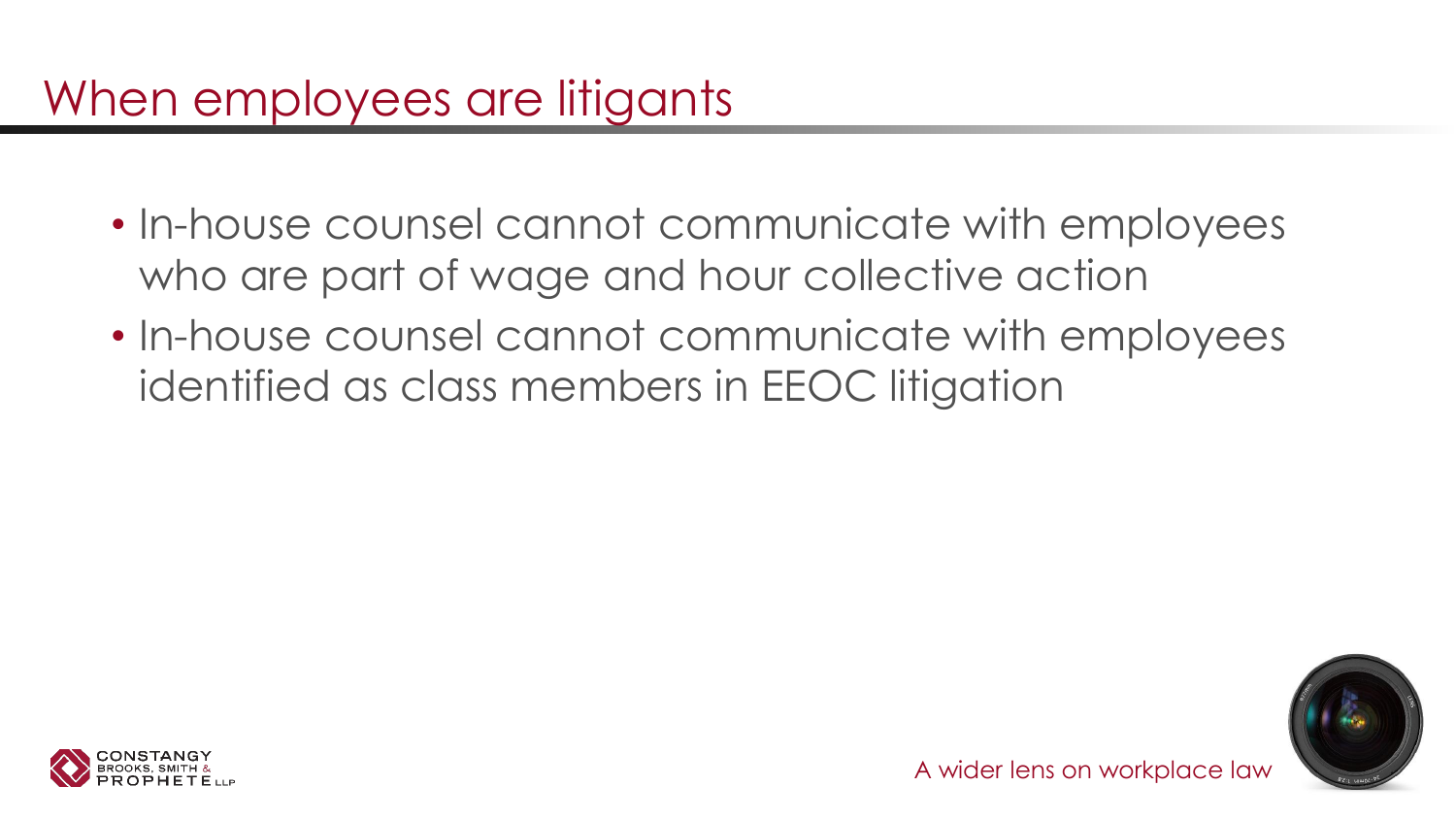#### Presence of employee's counsel

- What if employee to be interviewed during internal investigation requests that his/her counsel be present?
- Does Rule 4.2 apply?



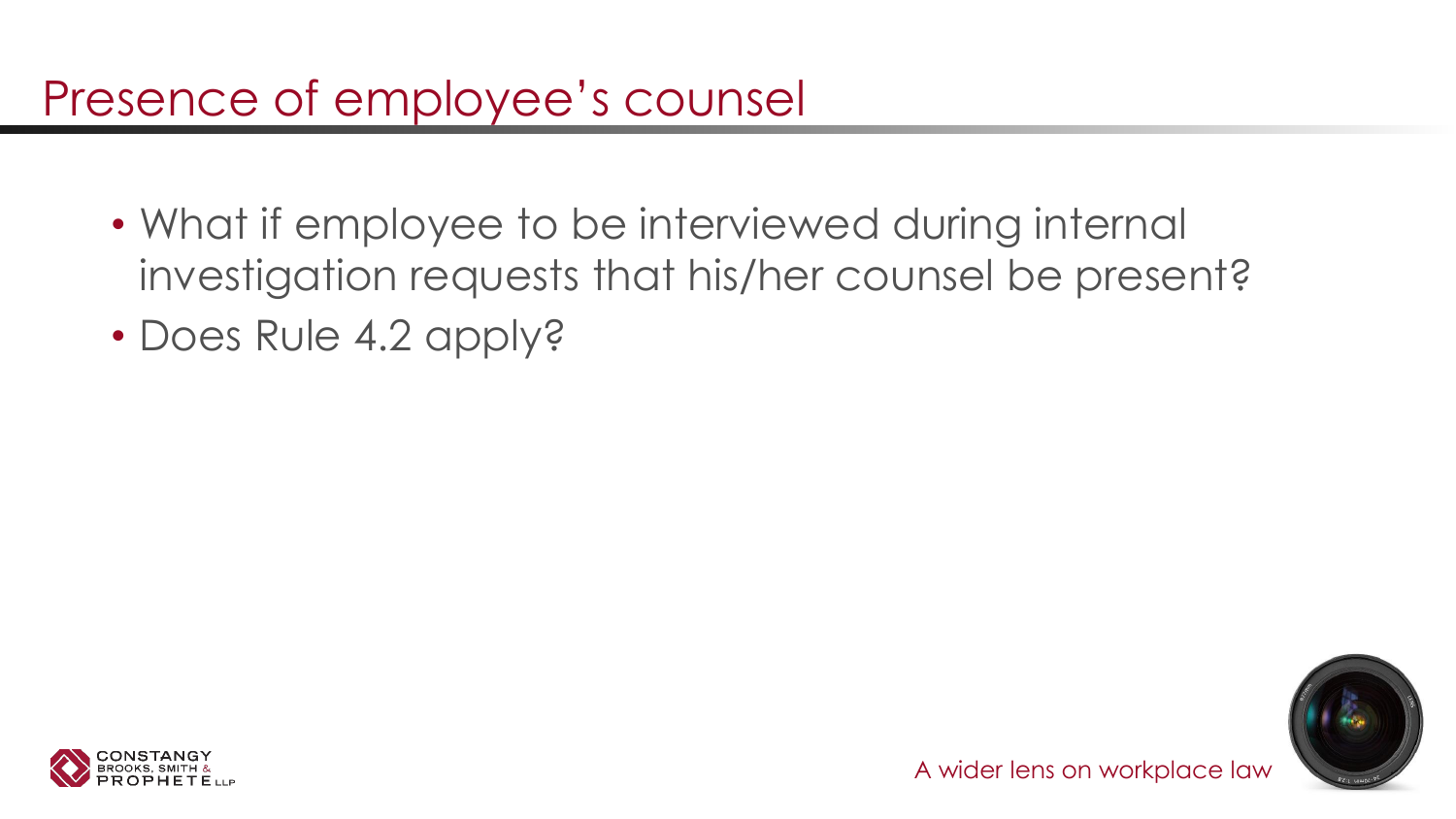# Privilege & confidentiality considerations



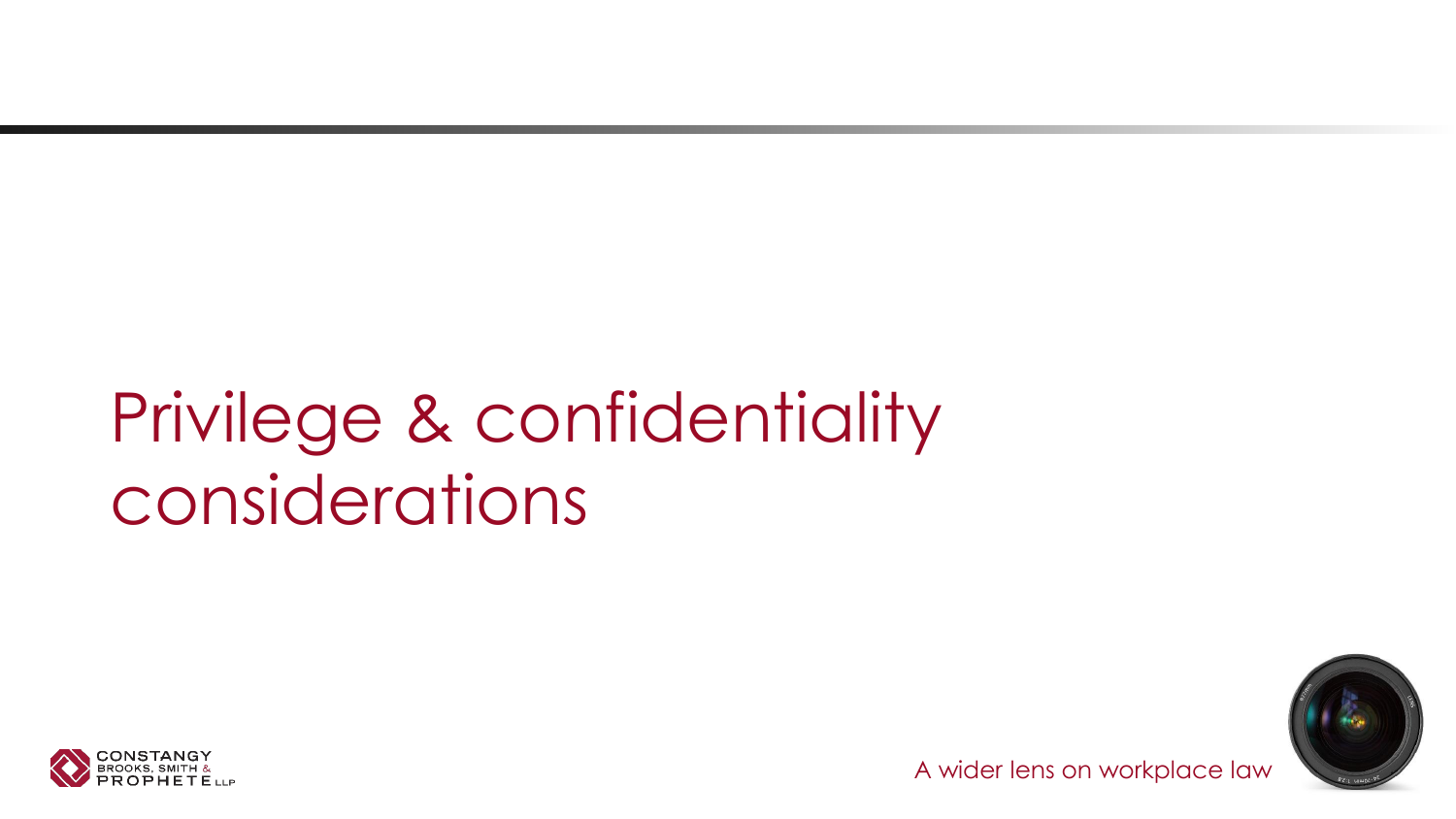### SC Rule 1.6 – Confidentiality of information

• A lawyer shall not reveal information relating to the representation of a client unless the client gives informed consent or the disclosure is impliedly authorized to carry out the representation . . . .



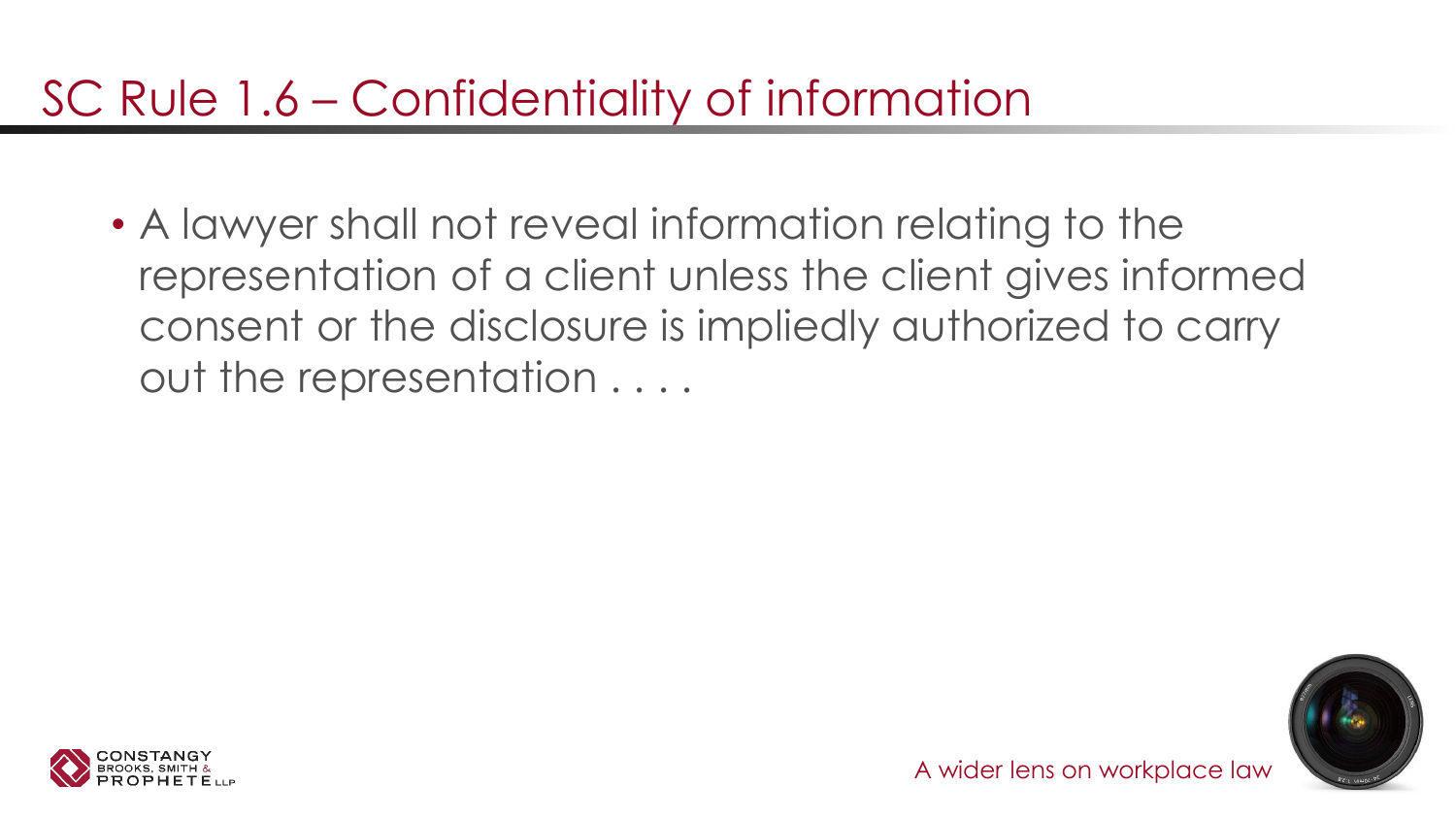- When one of the constituents of an organizational client communicates with the organization's lawyer in that person's organizational capacity, the communication is protected by Rule 1.6.
- Thus, by way of example, if an organizational client requests its lawyer to investigate allegations of wrongdoing, interviews made in the course of that investigation between the lawyer and the client's employees or other constituents are covered by Rule 1.6.



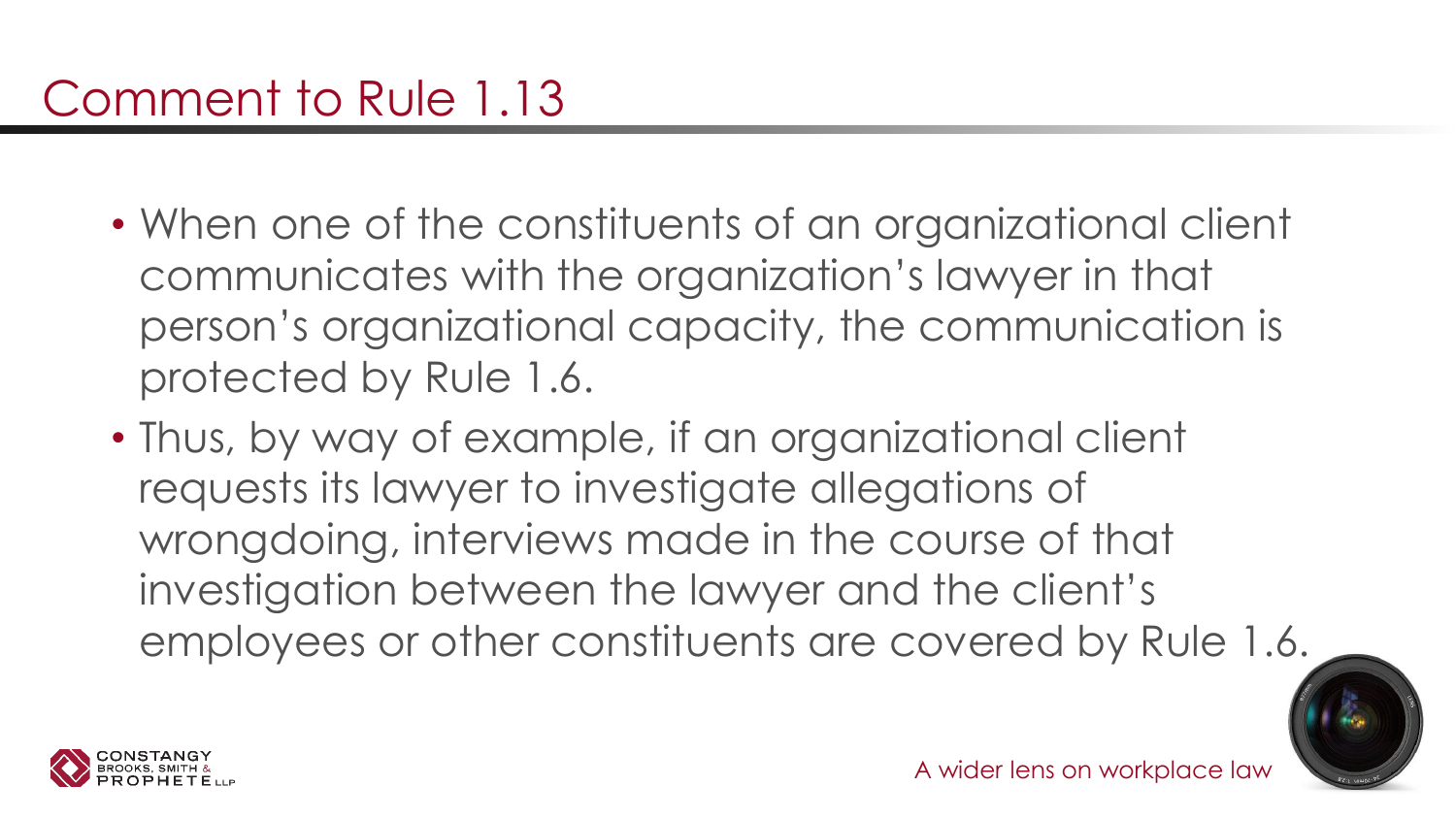• This does not mean, however, that constituents of an organizational client are the clients of the lawyer. The lawyer may not disclose to such constituent's information relating to the representation except for disclosures explicitly or impliedly authorized by the organizational client to carry out the representation. . . .



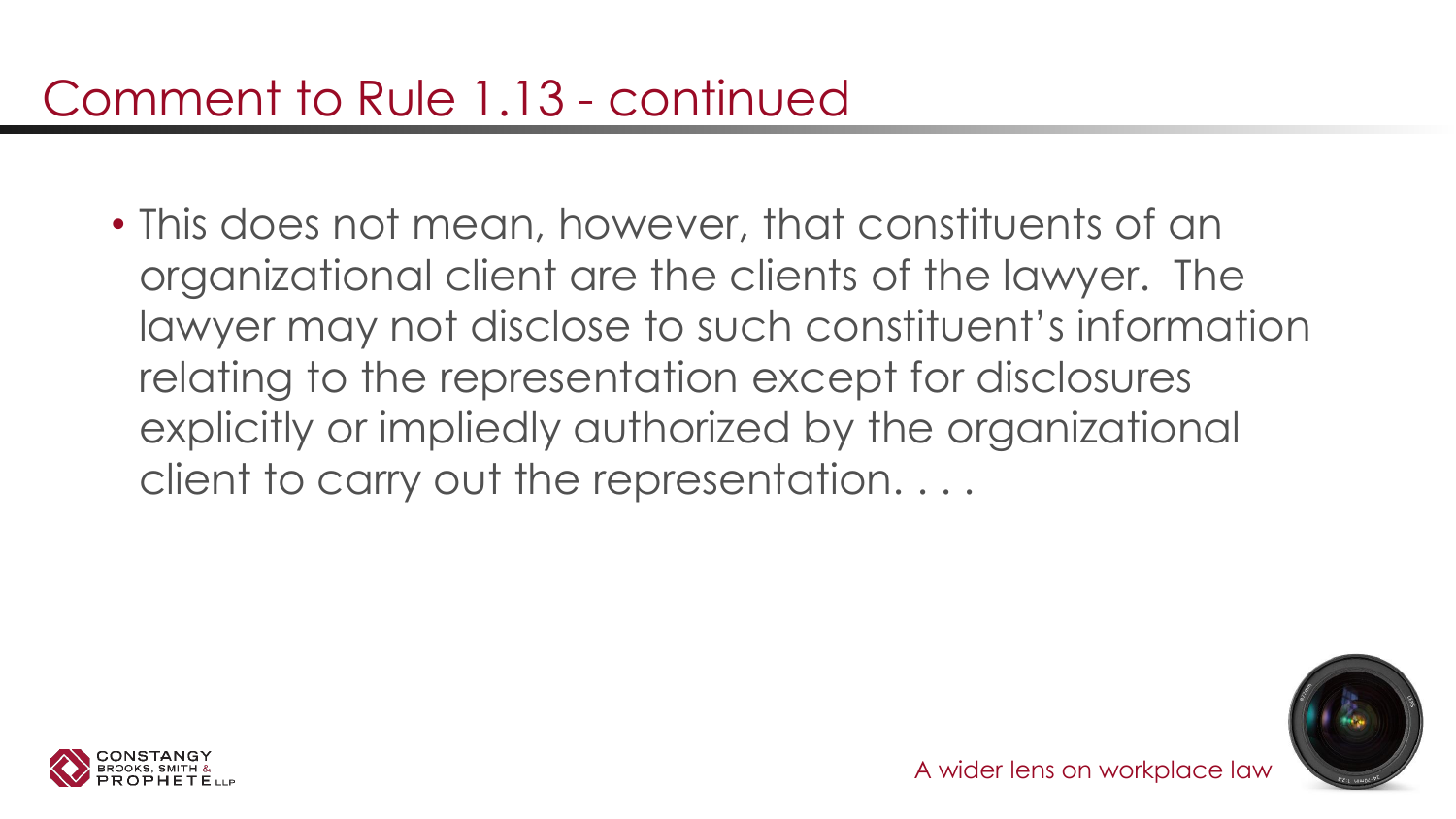# To be privileged, communications must be:

- Made by corporate employees
- To counsel for the company acting as such
- For the purpose of obtaining legal advice
- At the direction of corporate superiors
- Intended to be and were kept confidential



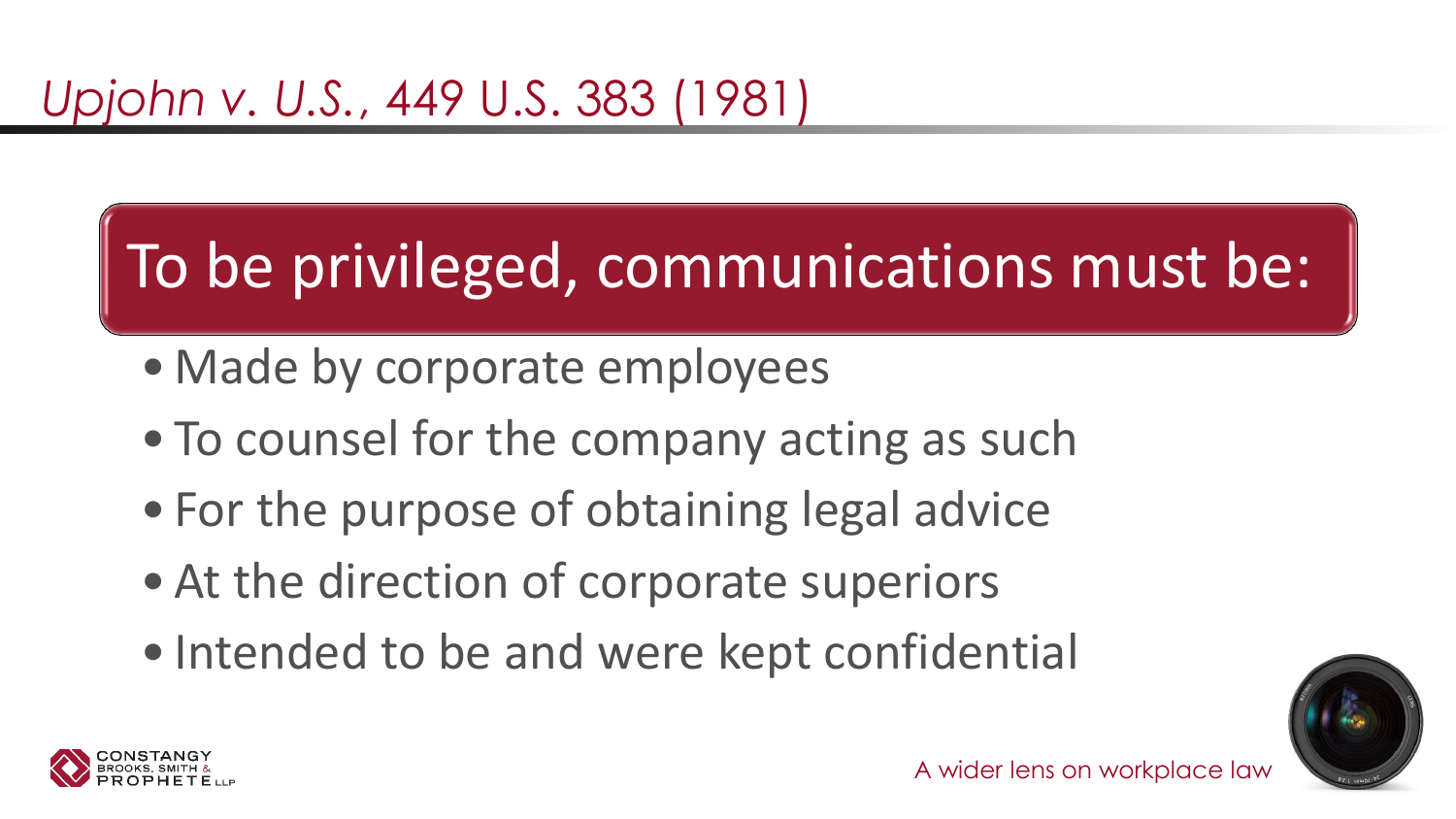#### Who are "corporate employees"?





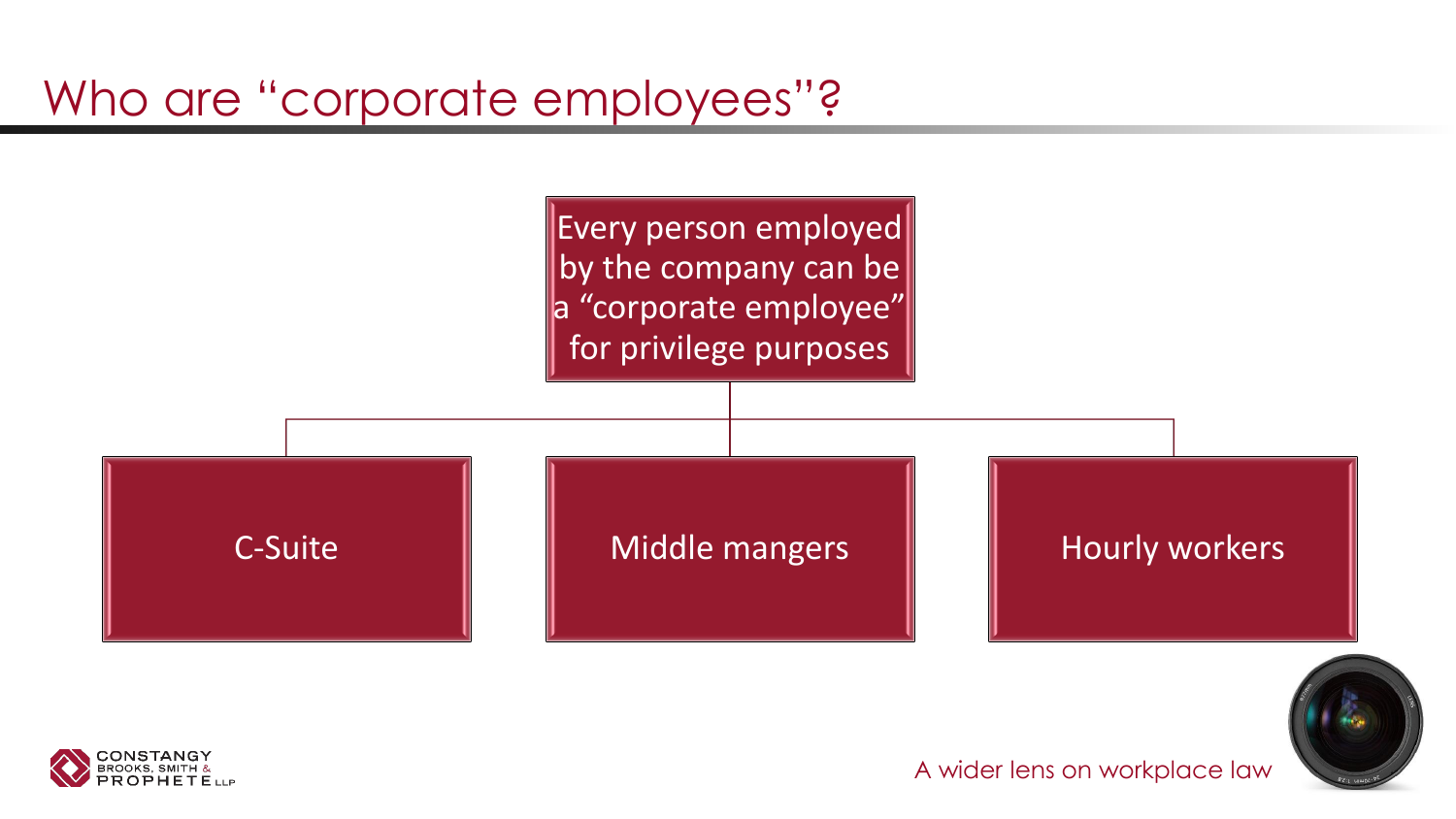### Counsel "acting as such"

• Because in-house counsel may serve both legal and business functions, courts will scrutinize the nature of their communications before finding that the communications are privileged





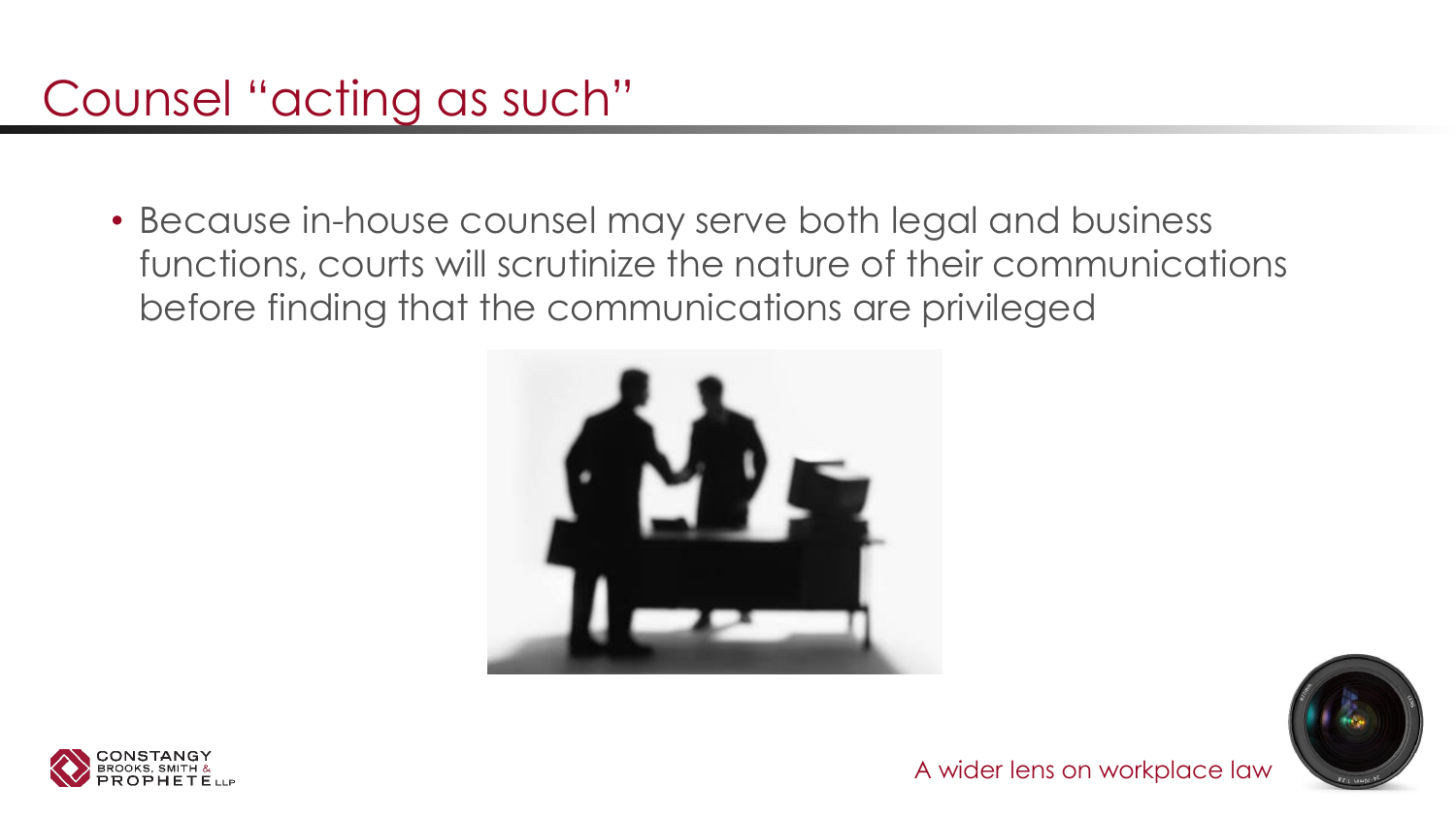### Differentiate between legal & business advice

- Advice must be related to corporate legal interests
- Attempt to segregate business advice from legal advice
- Set out the legal purpose of your communication at the beginning of the email/document
- Train company executives on:
	- The difference between legal and business advice and when the privilege properly applies
	- How to request legal services vs. business advice



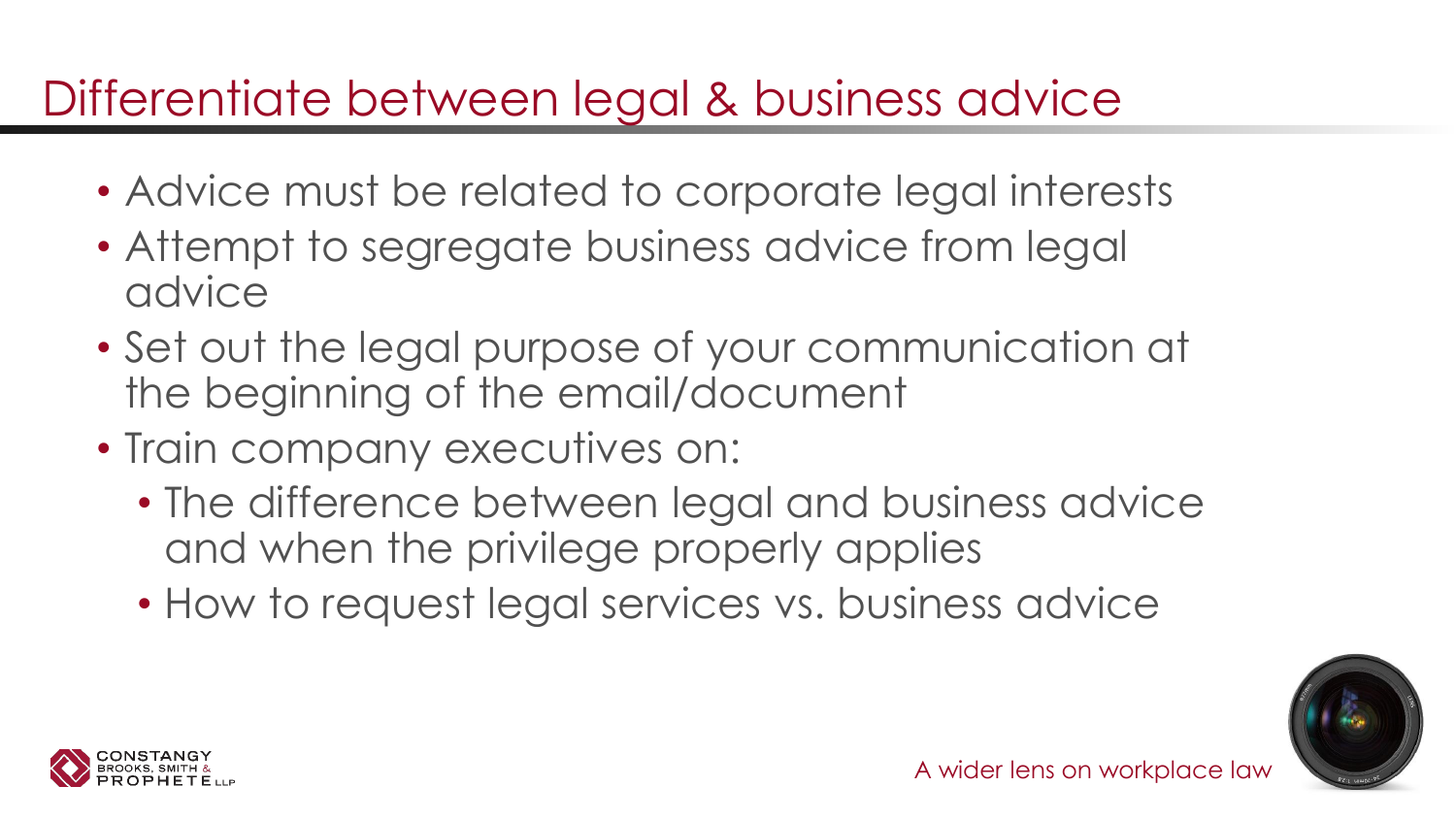- As long as one of the significant purposes of the internal investigation communication is to obtain legal advice, then the attorney-client privilege applies
- *In re Kellogg Brown & Root, Inc.*, (D.C. Cir. 2014)



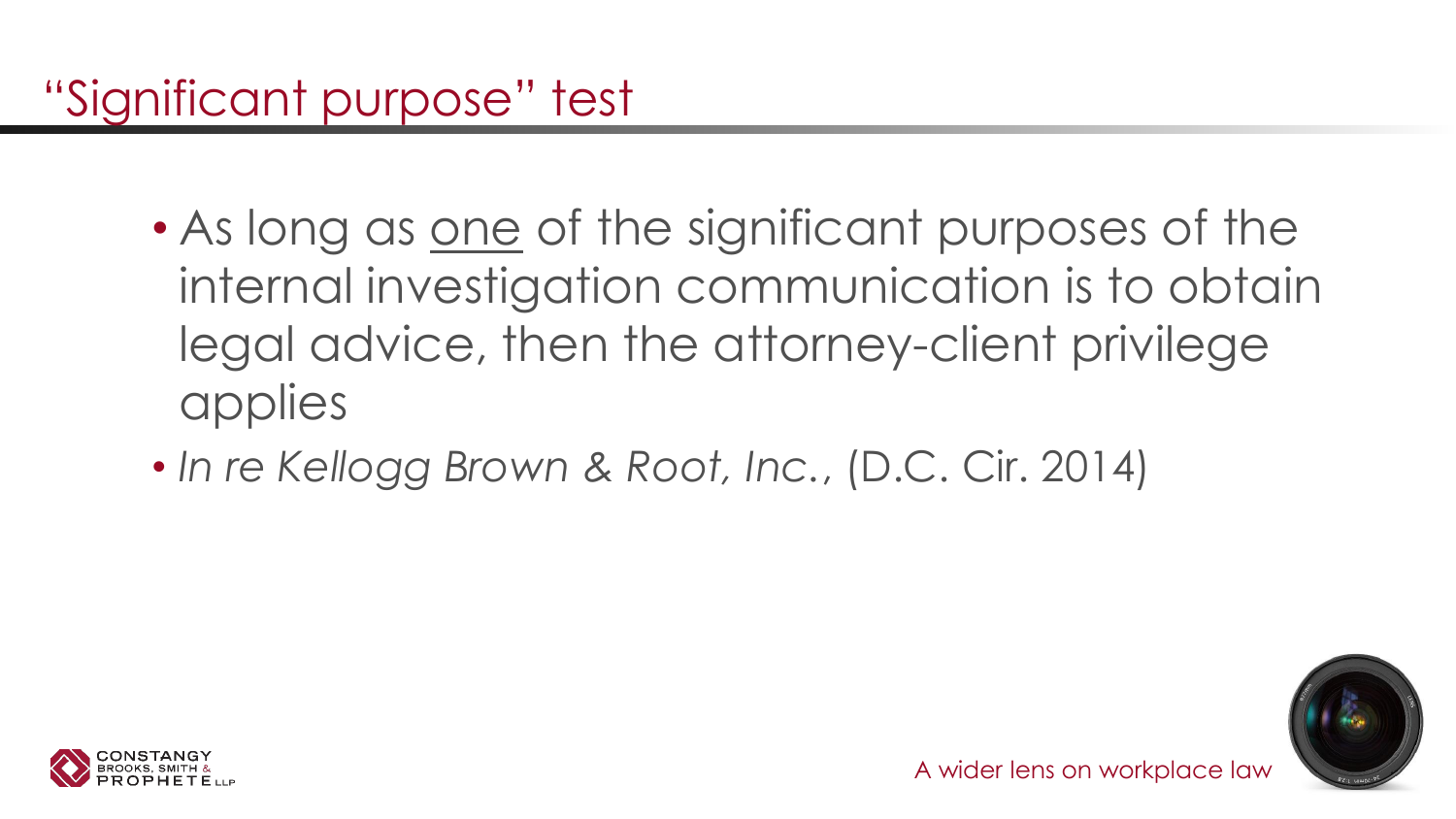- If an employee prepares documents at the request of in-house or outside counsel, or does so to seek legal advice, those documents should be clearly labeled "privileged and confidential"
- Notes of meetings with counsel should be handled similarly
- However, do not be overly broad in labeling documents as privileged or confidential



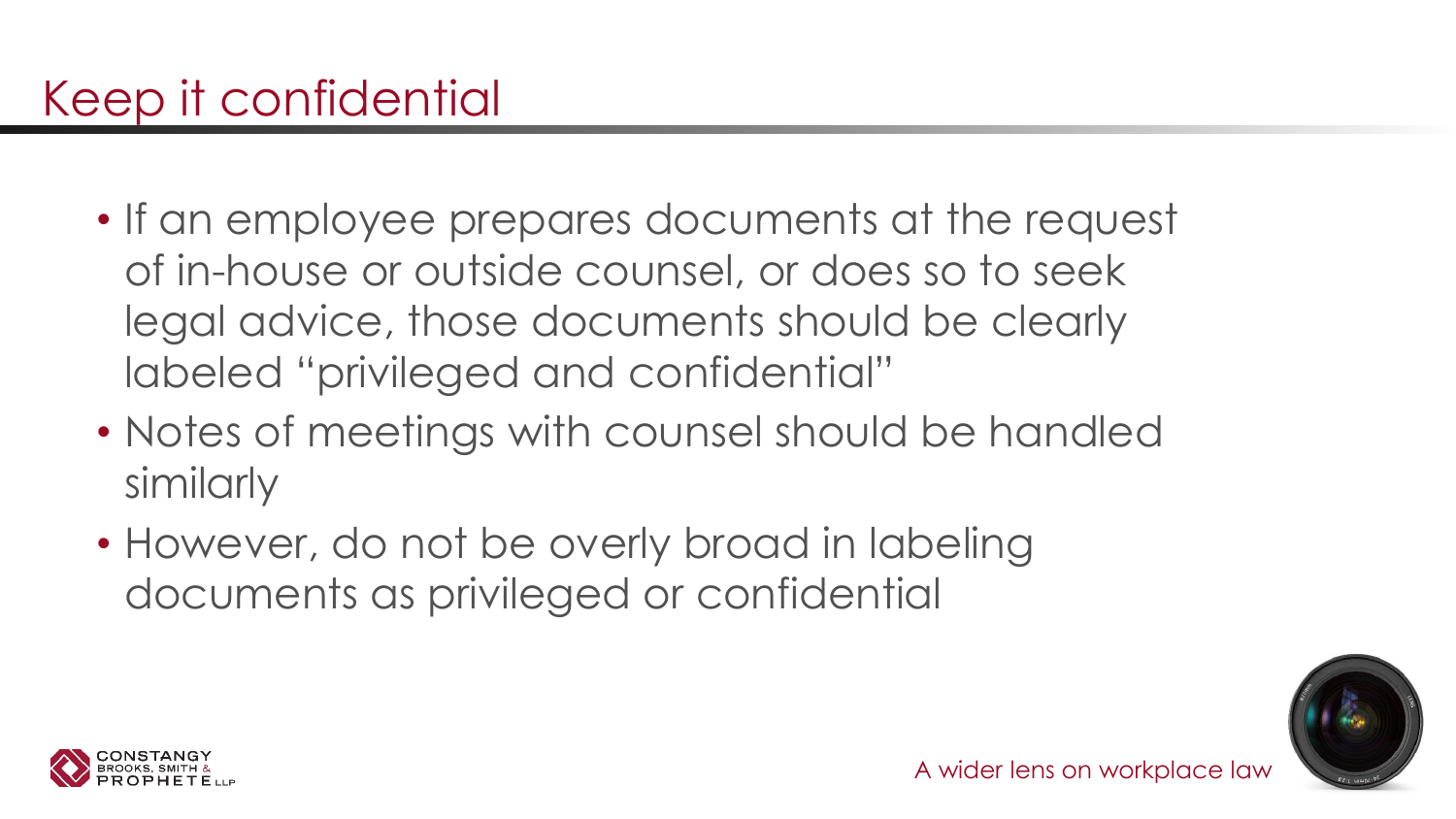### Some cautionary notes

- "[T]he mere fact that a communication is made directly to an attorney, or an attorney is copied on a memorandum, does not mean that the communication . . . is necessarily privileged." *Komoulis v. Ind. Fin. Mktng. Group, Inc.*, 29 F. Supp 3d 142, 146 (E.D.N.Y. 2014).
- "[I]nvestigatory reports and materials are not protected by the attorney-client privilege or the work product doctrine merely because they are provided to, or prepared by, counsel." *Id.*
- If a company claims advice of counsel as a defense, all communications with counsel are subject to disclosure. *See Johns Hopkins University v. Alcon Laboratories, Inc.*, 2017 WL 5172395 (D. Del.); but see *KBR II*, 796 F.3d at 147.



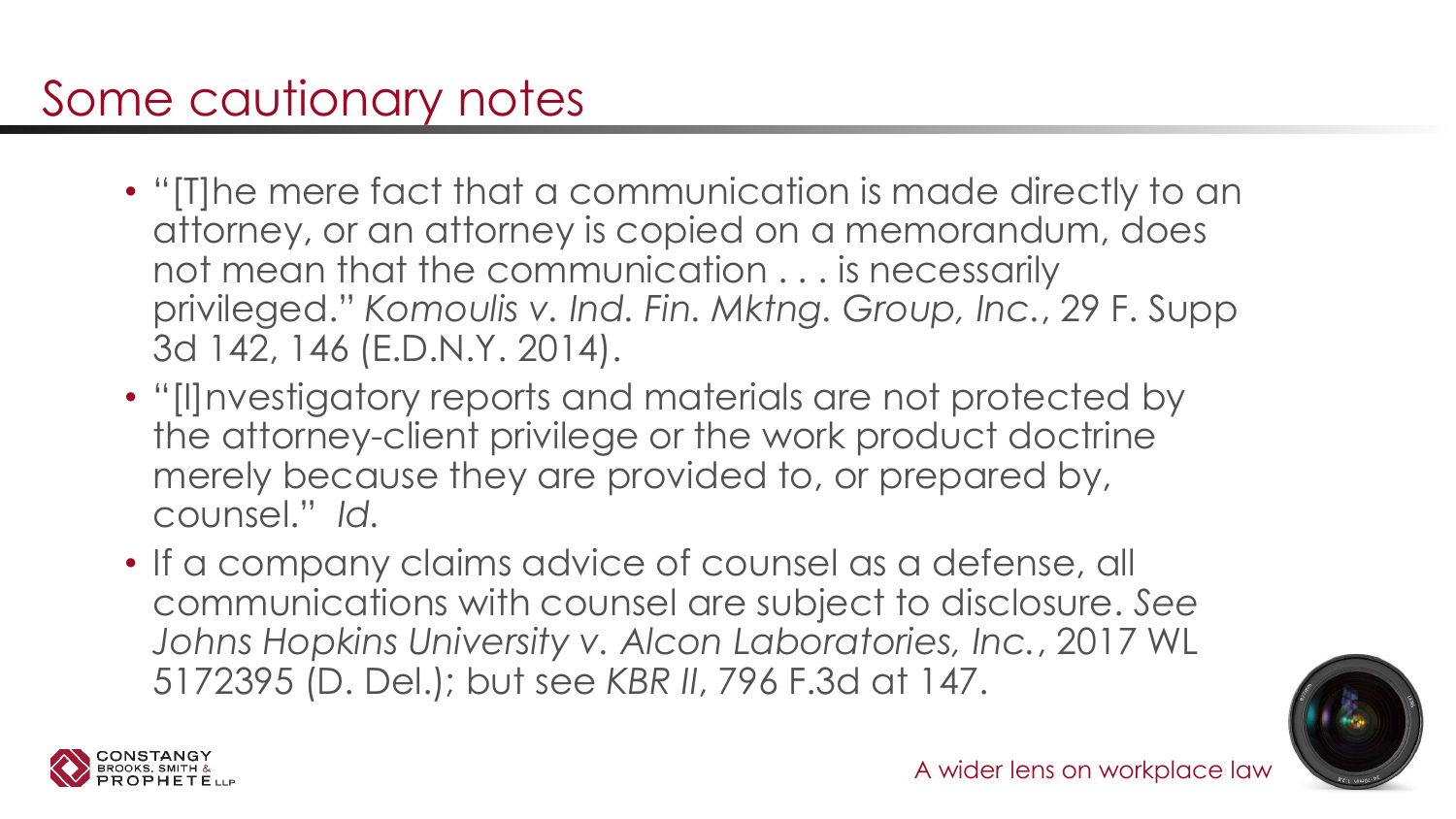#### Best practices to avoid that dilemma

- Make a clear record of requests for legal advice and responses
- Separate legal from non-legal matters in written communications
- If communication is particularly sensitive, avoid extensive coverage of non-legal issues



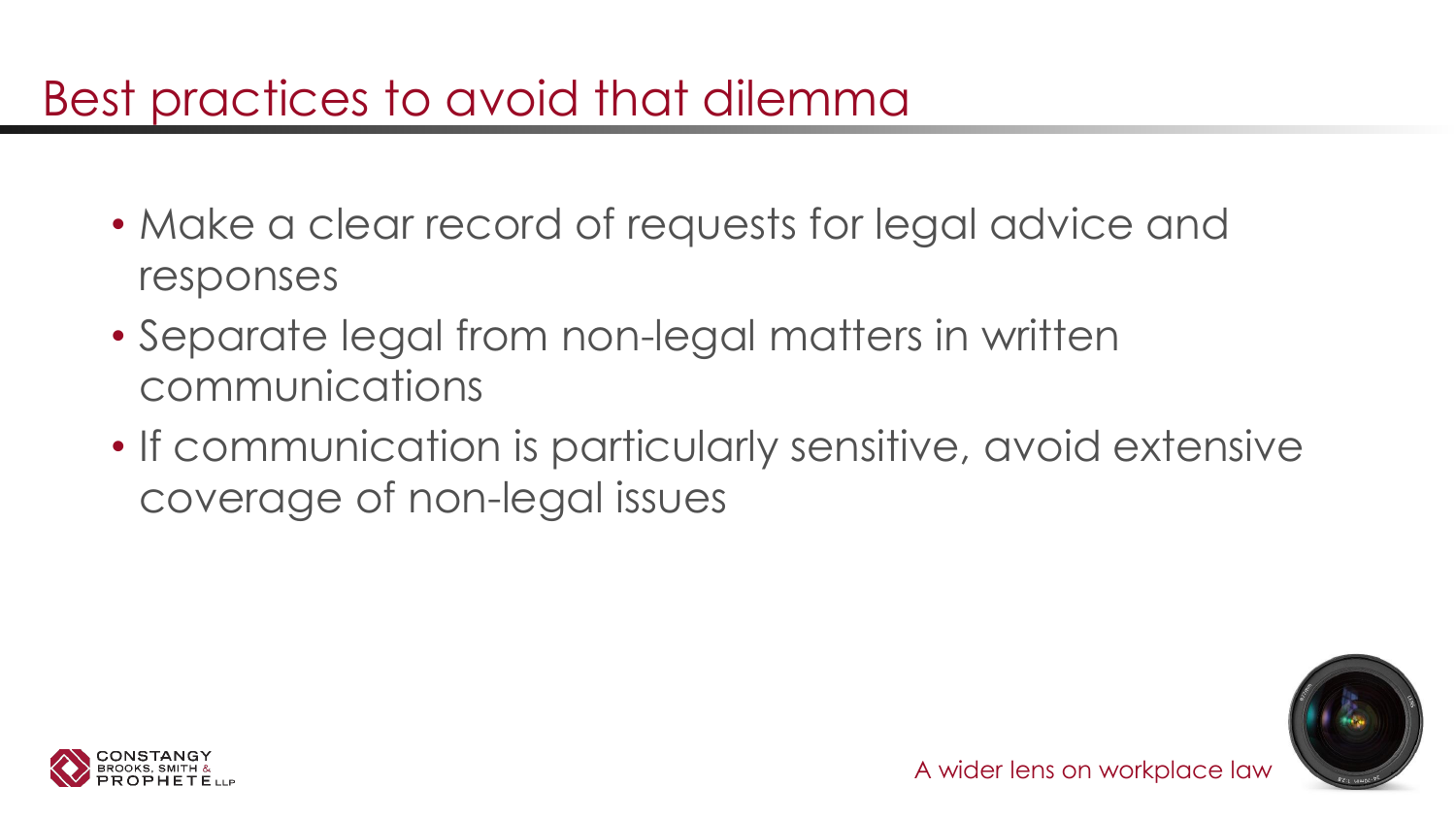# Privilege issues during witness interviews



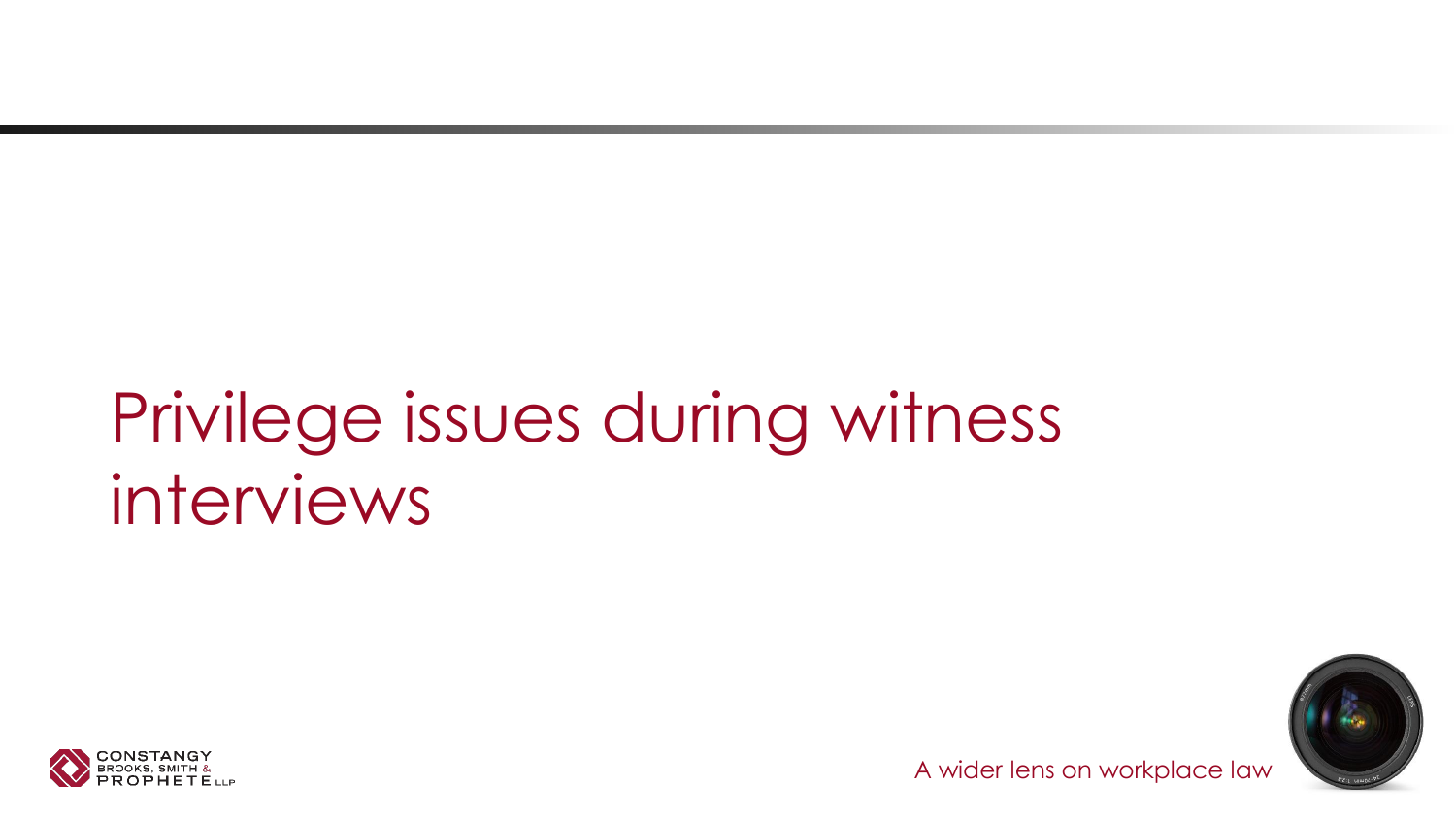- It should be standard practice for in-house counsel to provide *Upjohn* warnings to all employees before conducting interviews to make sure the employees know about the limitations of attorney-client privilege
	- *Upjohn Co. v. United States*, 449 U.S. 383 (1981)



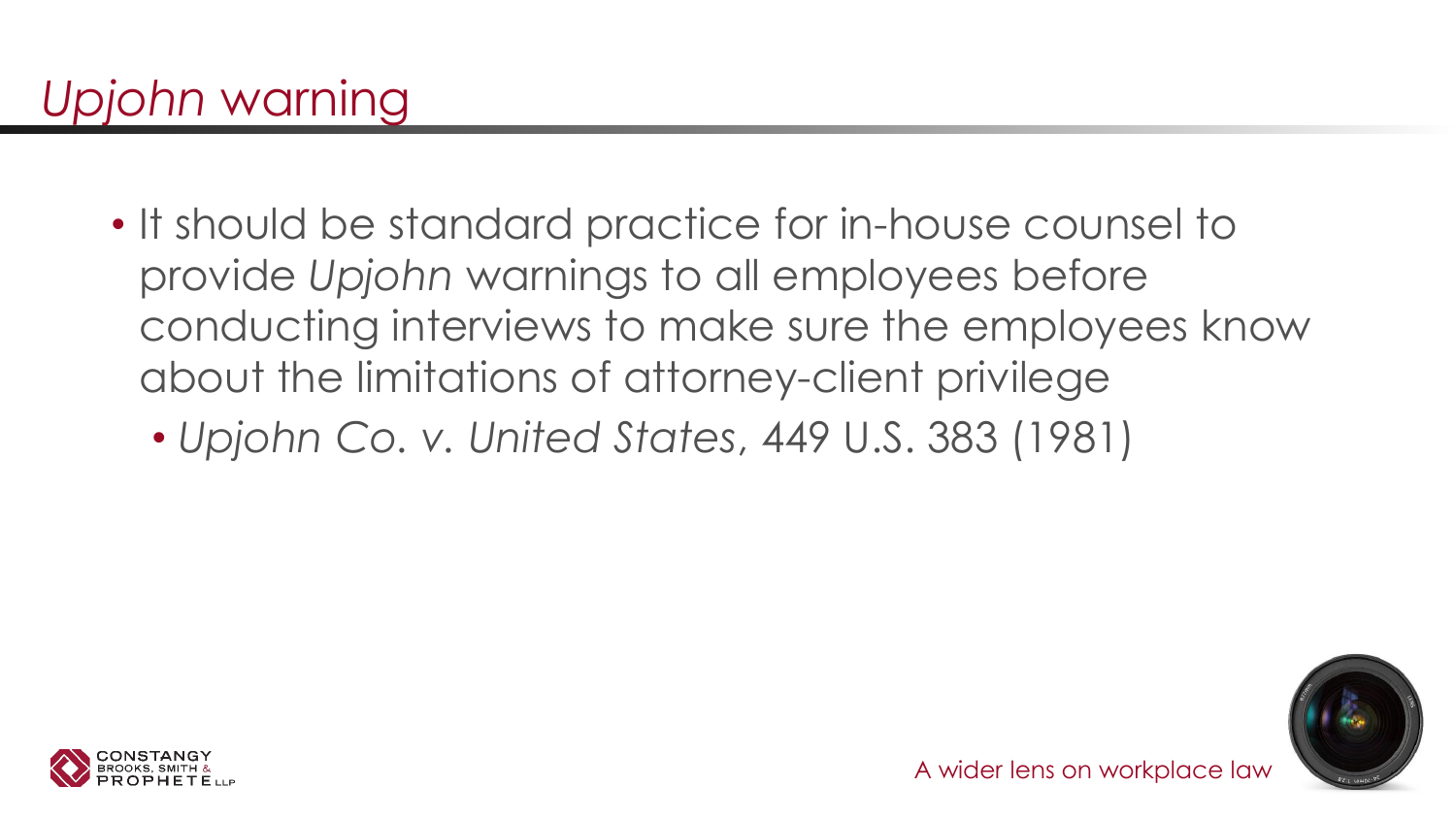### Sample *Upjohn* warning

- ❖ I am an attorney at/for Company.
- ❖ I am conducting this interview to gather facts to provide legal advice to the Company. I represent the company and not you personally.
- ◆ Your communications with me are protected by the attorney-client privilege. This generally means that no one can force you or me to disclose in court what we tell each other today. But the attorney-client privilege belongs solely to the Company, not you personally. That means that the Company alone may elect to waive the attorney-client privilege and reveal our discussions to third parties. The Company alone may decide to waive the privilege and disclose this discussion to such third parties as federal or state agencies, at its sole discretion, and without notifying you.
- ◆ For this discussion to be subject to the privilege, it must be kept in confidence. In other words, with the exception of your own attorney, you may not disclose the substance of this interview to any third party, including other employees or anyone outside the company. You may discuss the facts of what happened, but you may not discuss this discussion.
- ◆ Do you have any questions?
- ❖ Are you willing to proceed?



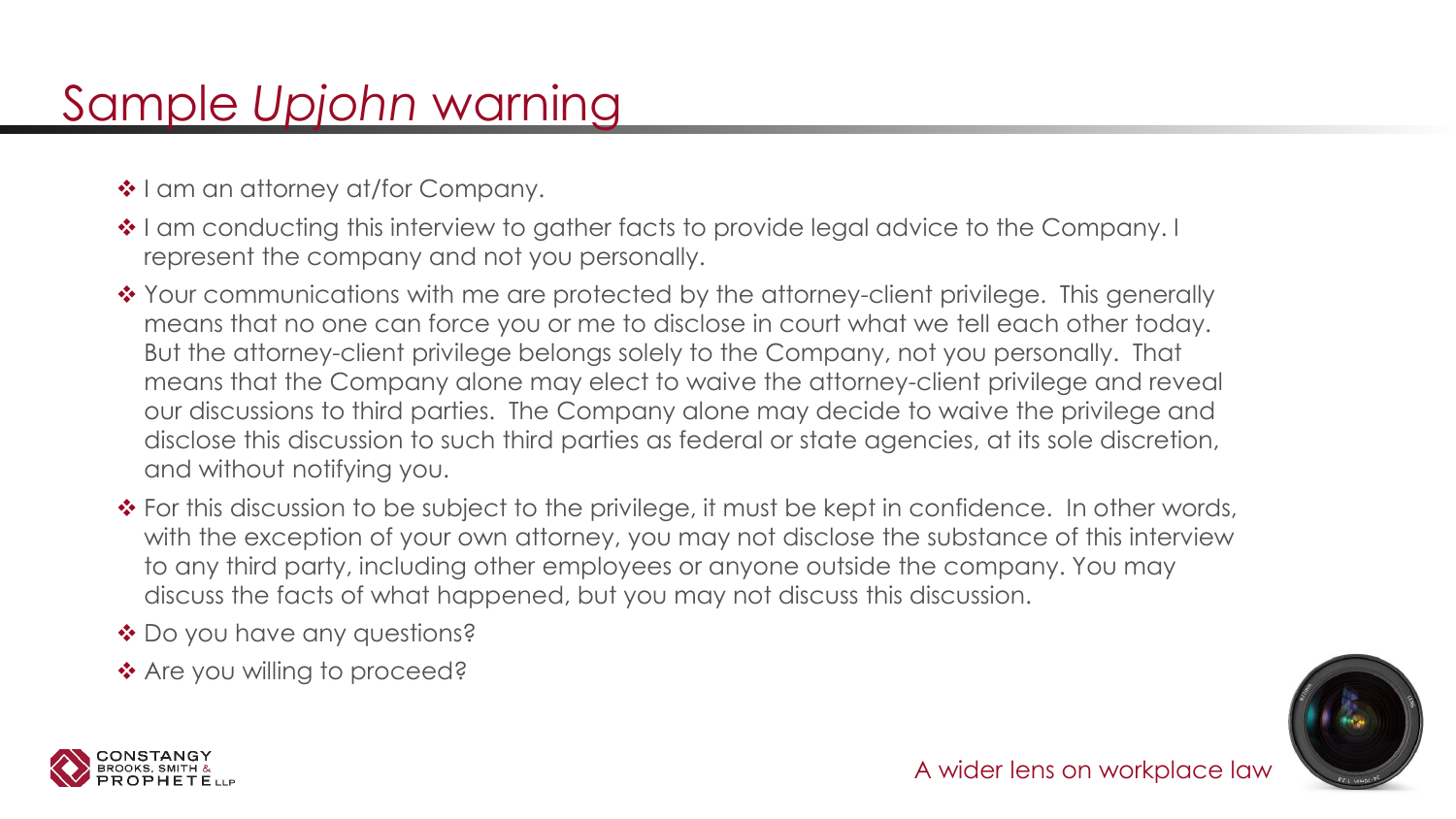# 3 things witnesses should be told

- In-house counsel is the company's lawyer and not the employee's lawyer
- All communications with the employee are protected by the attorney-client privilege, but the company may choose to waive that privilege
- The employee should not disclose the conversation to any third party except for his/her own lawyer



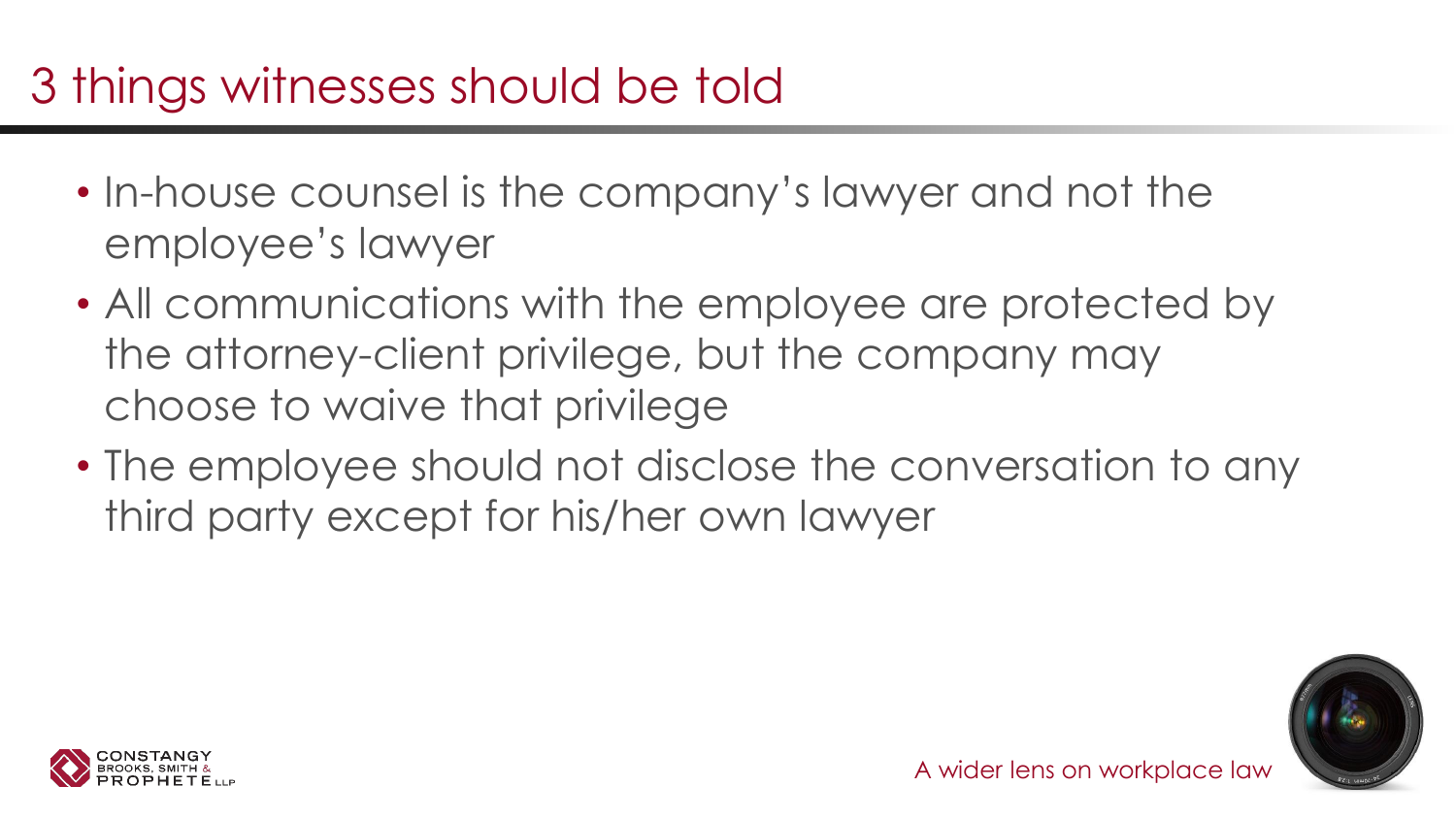# Considerations for *Upjohn* warnings

- Have employee sign document with warning, acknowledging that it was explained
- Some employees may become suspicious after hearing an *Upjohn* warning
	- Make clear that this is a standard warning to prevent misunderstanding
	- Giving the exact same warning to all employees may help them feel at ease
	- A wider lens on workplace law • Additionally, if all employees are given the same warning and only one person believes they are personally represented by in-house counsel, it would potentially be more likely a court would find that belief to be unreasonable

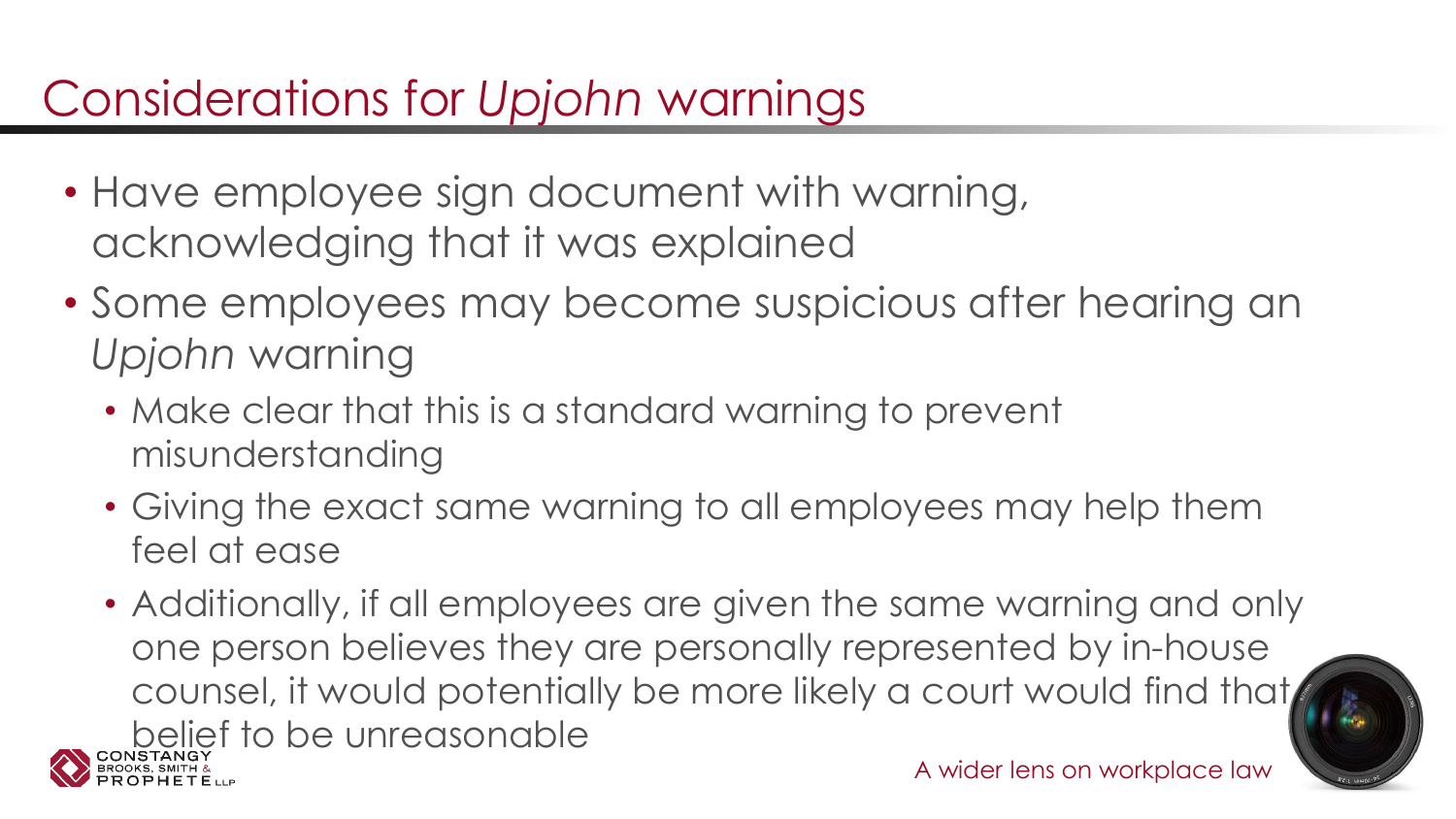### Additional interview considerations

- Explain process
- Emphasize truth
- Refresh, do not direct memory
- Distinguish between opinion, conjecture, or irrelevance from material facts



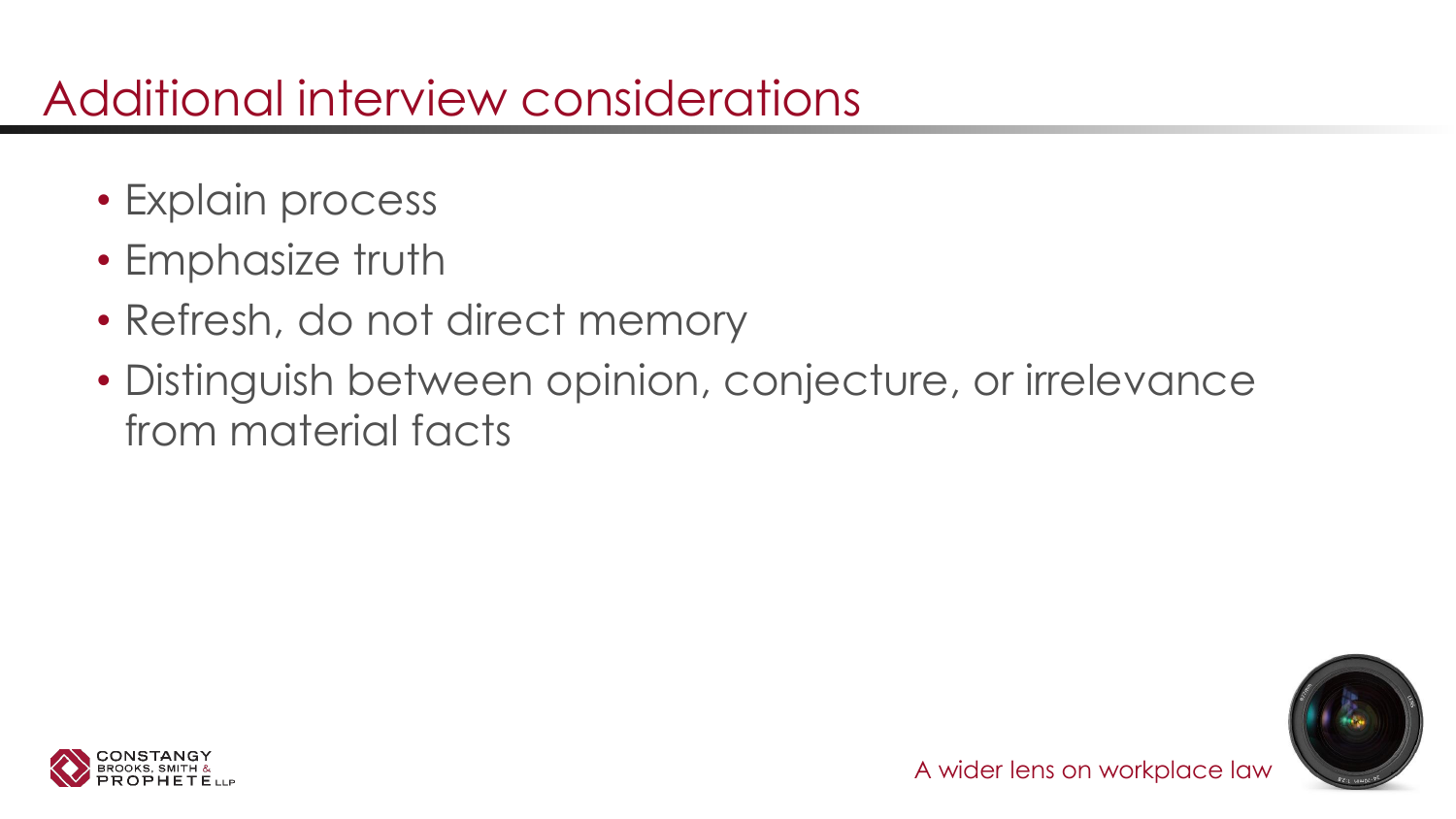### SC Rule 4.3 – Dealing with unrepresented person

• In dealing on behalf of a client with a person who is not represented by counsel, a lawyer shall not state or imply that the lawyer is disinterested. When the lawyer knows or reasonably should know that the unrepresented person misunderstands the lawyer's role in the matter, the lawyer shall make reasonable efforts to correct the misunderstanding. The lawyer shall not give legal advice to an unrepresented person, other than the advice to secure counsel, if the lawyer knows or reasonably should know that the interests of such a person are or have a reasonable possibility of being in conflict with the interests of the client.



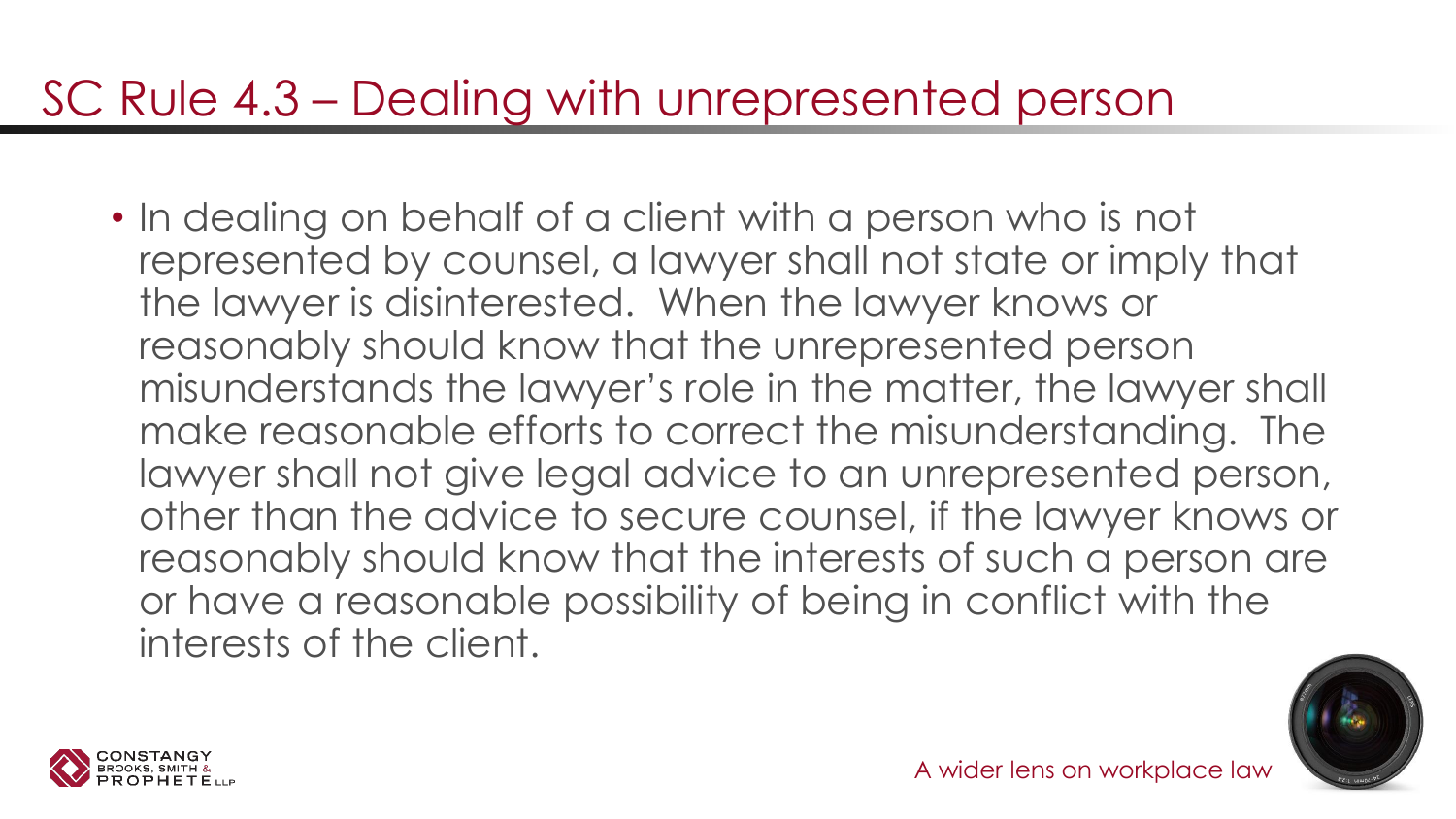- Refrain from providing any legal advice to employees
- Even advice on whether the employee should retain separate counsel could potentially pose problems
	- "As the company's counsel, I cannot advise you on whether or not to obtain a lawyer."



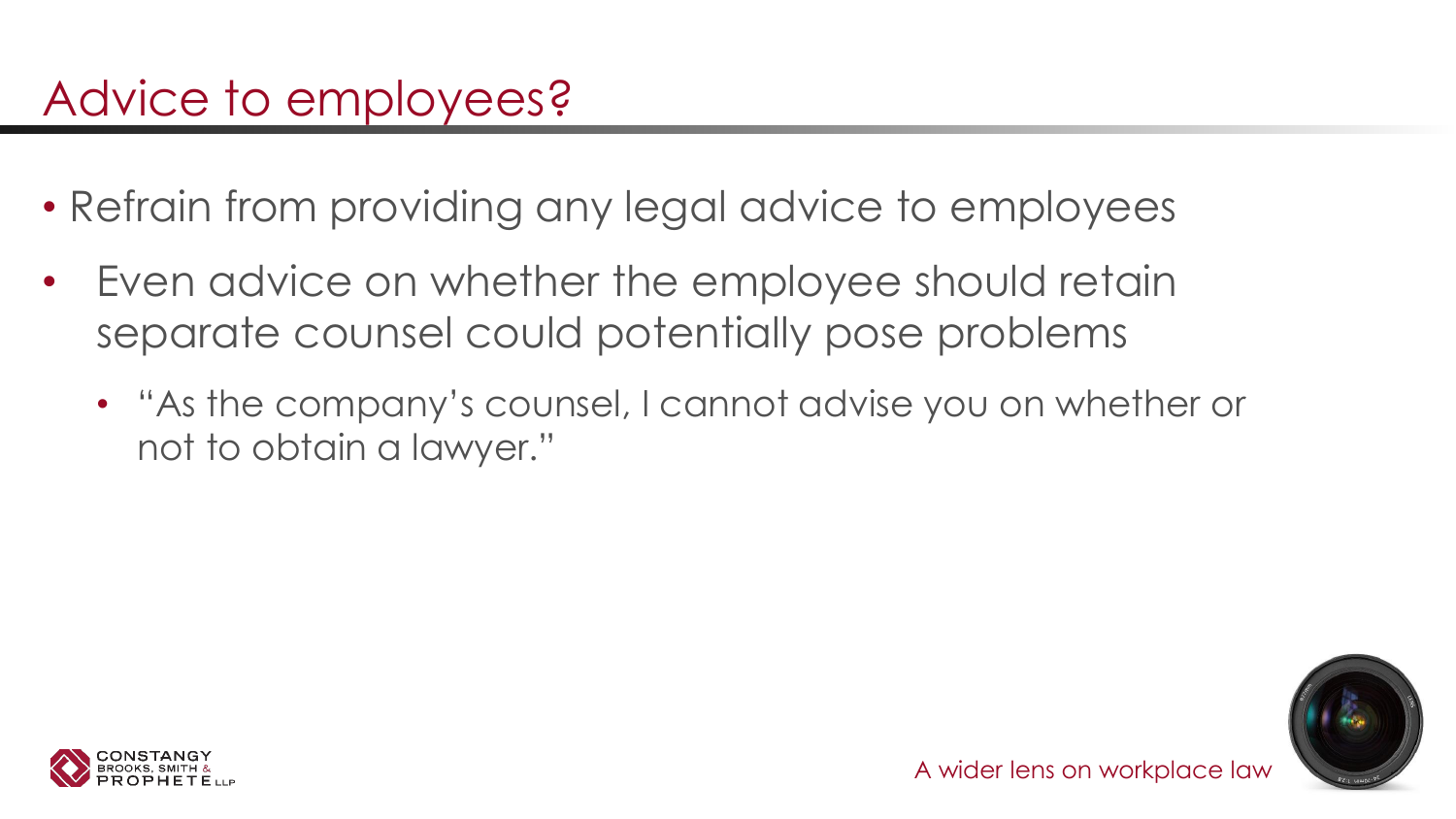- Explain that the company expects all employees to cooperate fully with the internal investigation and that failure to cooperate could subject the employee to discipline including potential termination
- After an employee interview has been conducted, counsel should make sure to include mental impressions when drafting any sort of after-interview memorandum consistent with the attorney workproduct doctrine



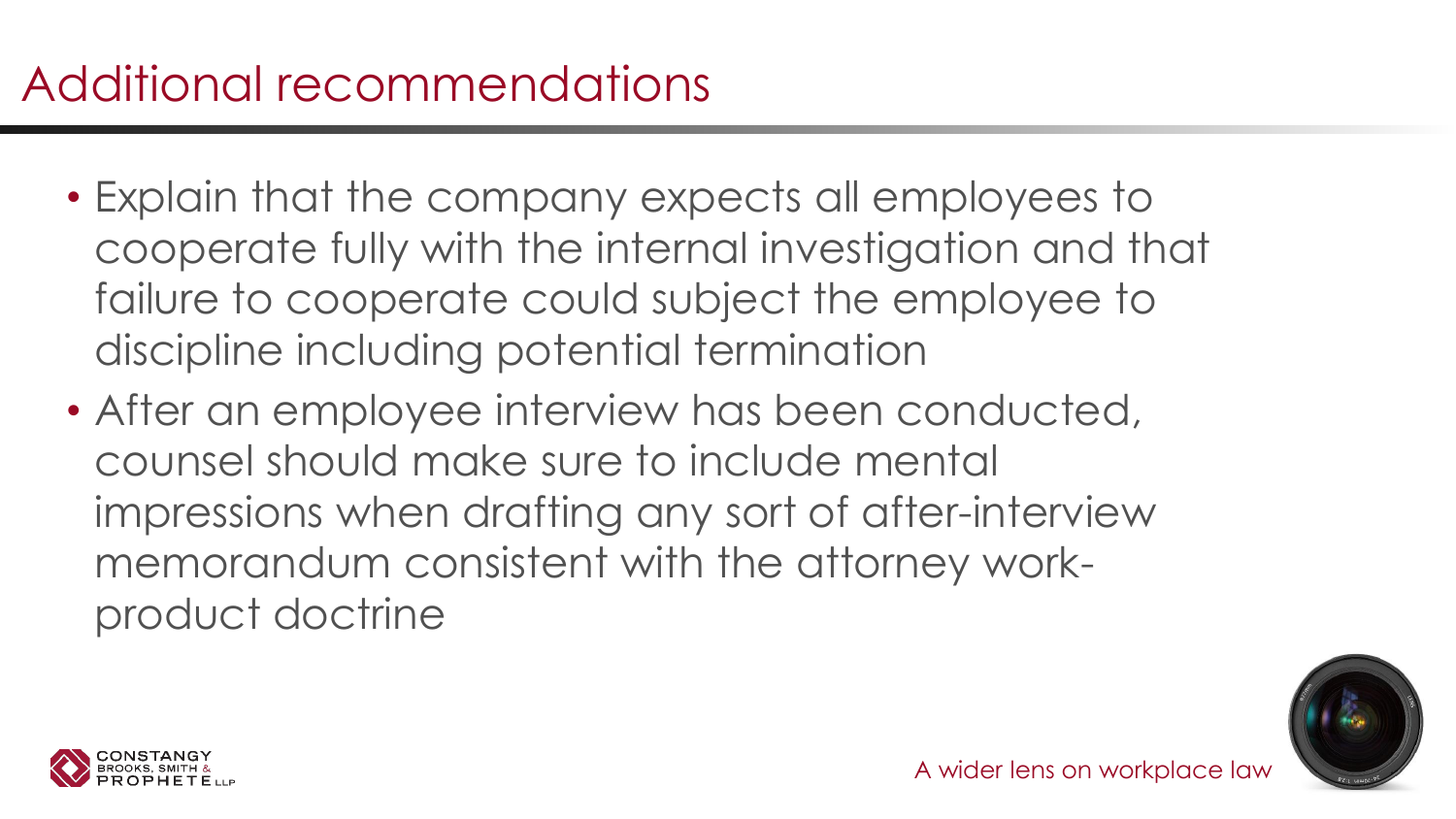# Investigation reports



 $-65$ 

A wider lens on workplace law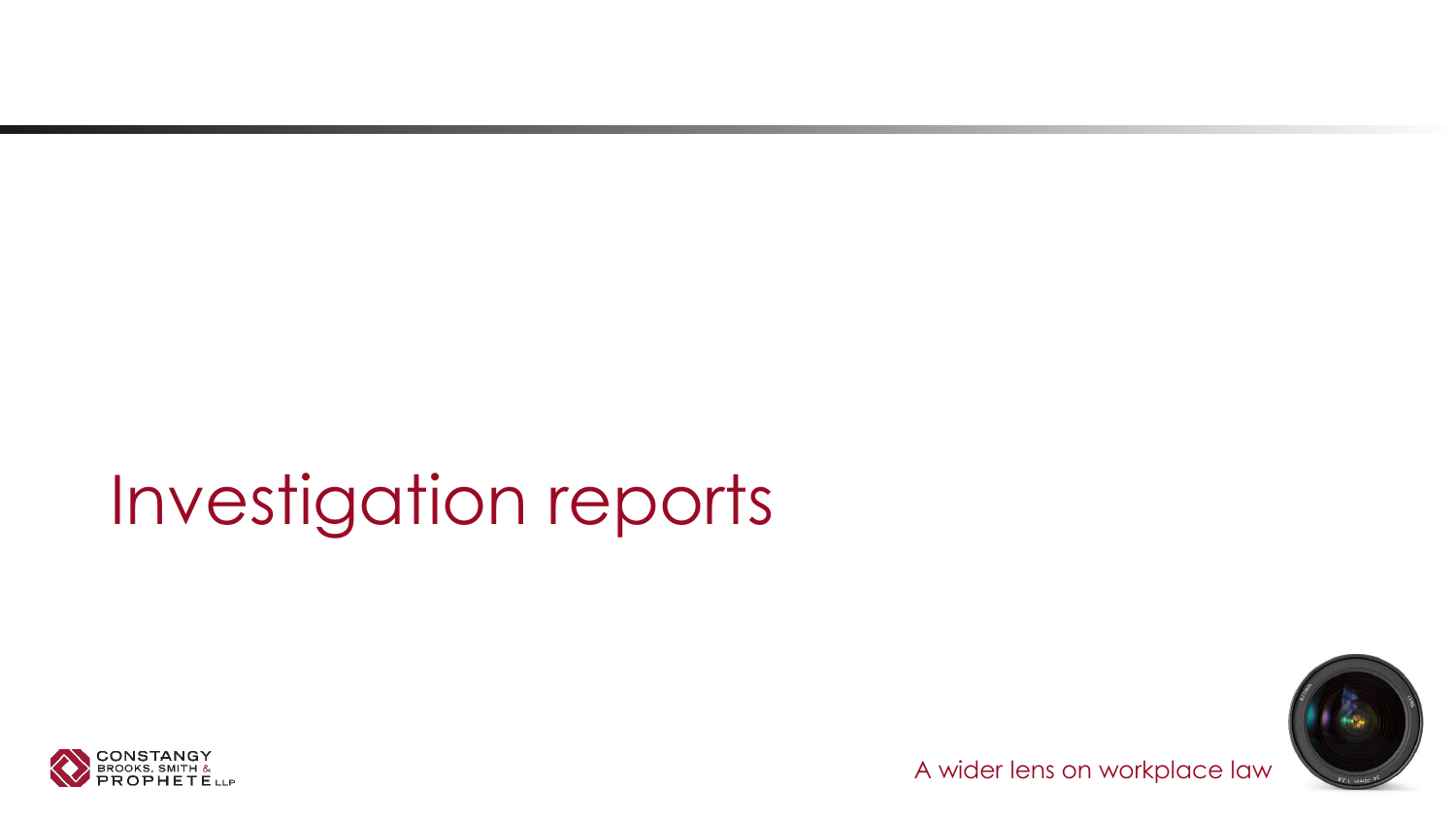- A lawyer shall
	- promptly inform the client of any decision or circumstance with respect to which the client's informed consent is required by the Rules
	- Reasonably consult with the client about the matter which the client's objectives are to be accomplished
	- Keep the client reasonably informed about the status of the matter
	- Promptly comply with reasonable requests for information
	- Consult with the client about any relevant limitation on the lawyer's conduct when the lawyer knows that the client expects assistance not permitted by Rules or other law
- A lawyer shall explain a matter to the extent reasonably necessary to permit the client to make an informed decision regarding the representation



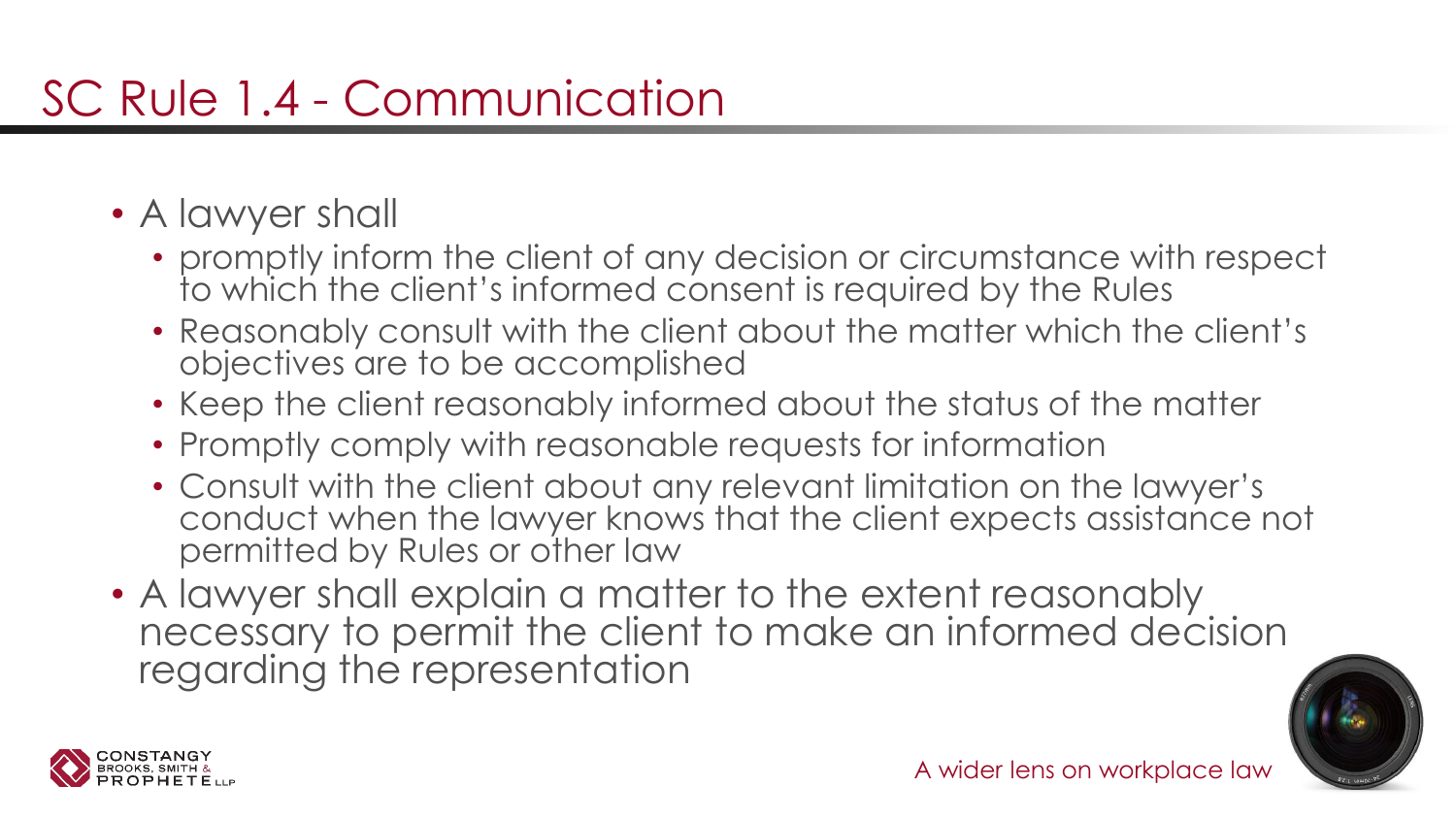### When to prepare written report

- Formal investigation
	- Possible legal exposure
	- Serious violation of policy
		- EEO
		- HIPAA
		- Safety
	- Documentation of investigation and conclusions needed



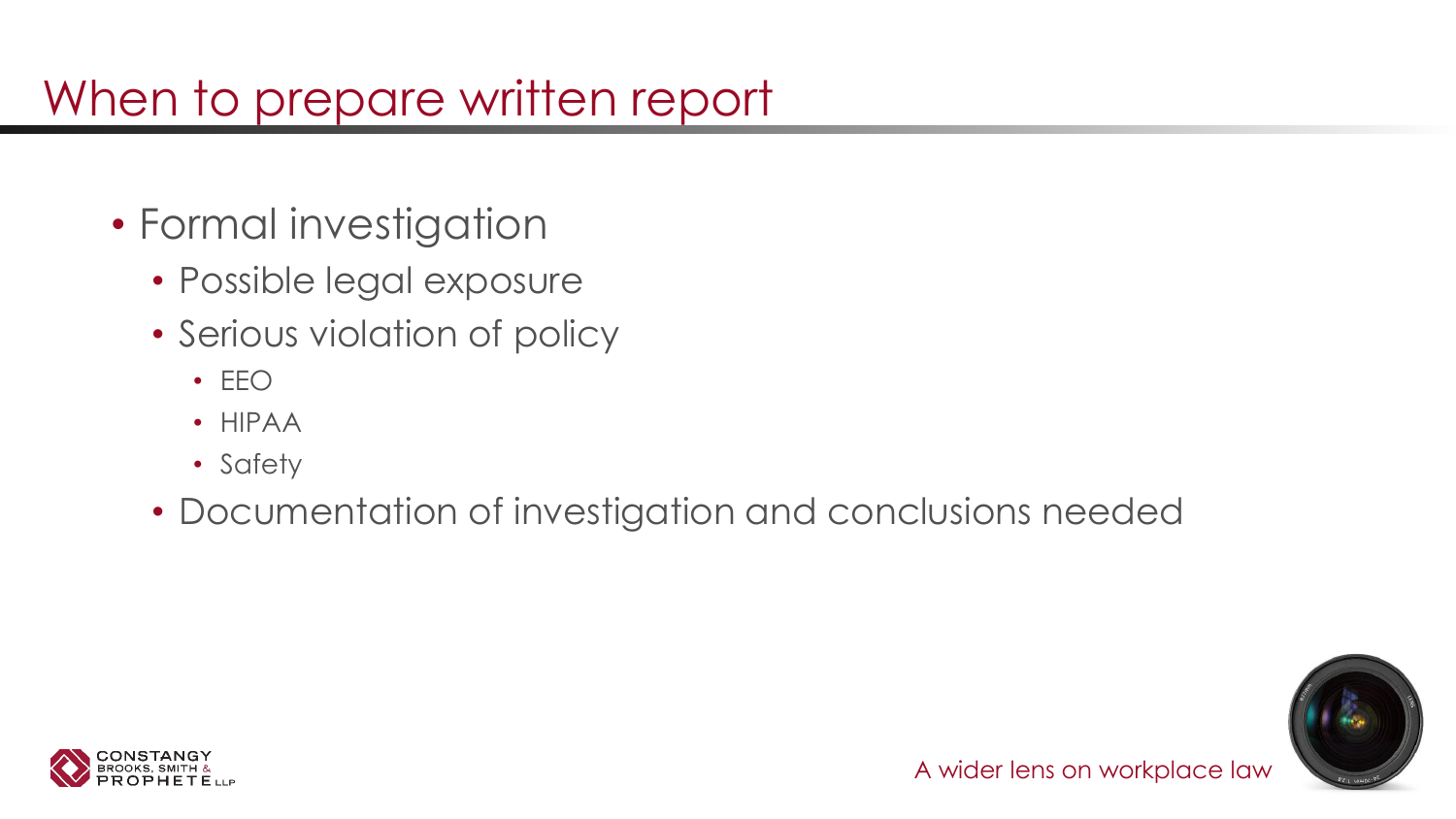### When to prepare verbal report

- Informal investigation
	- Minor policy infraction
	- Quickly resolved misunderstanding



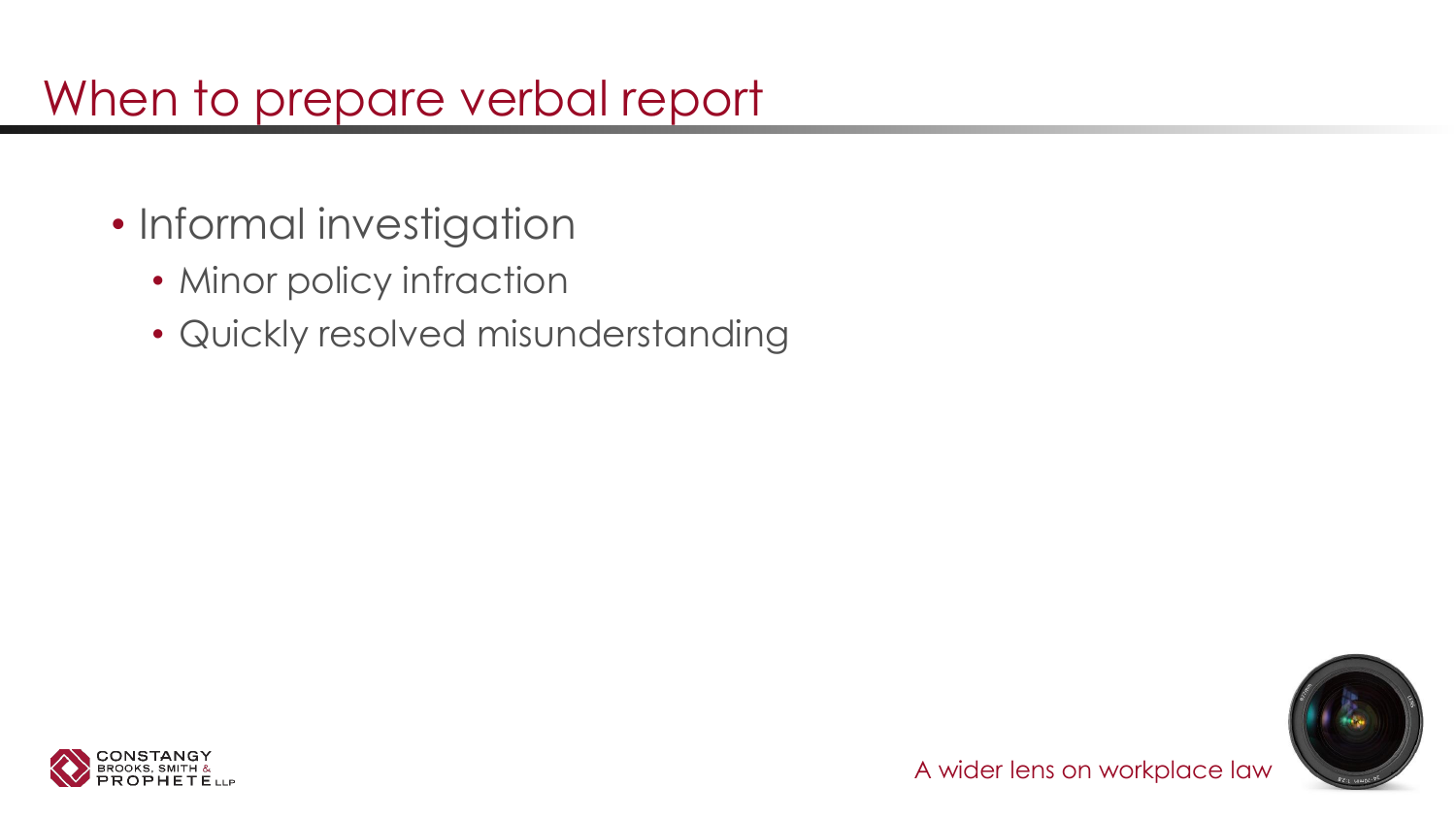# Verbal report





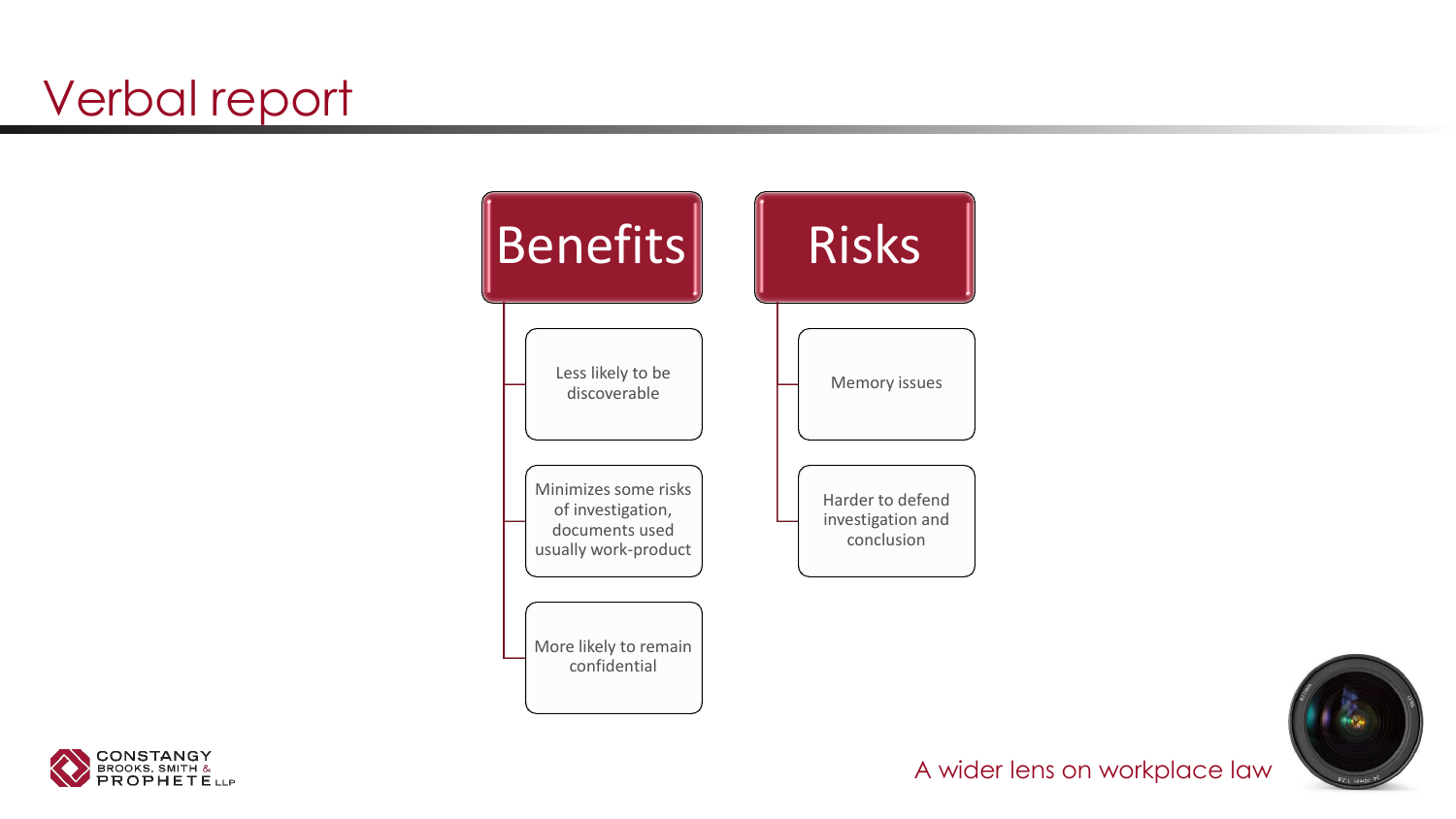# Written report







A wider lens on workplace law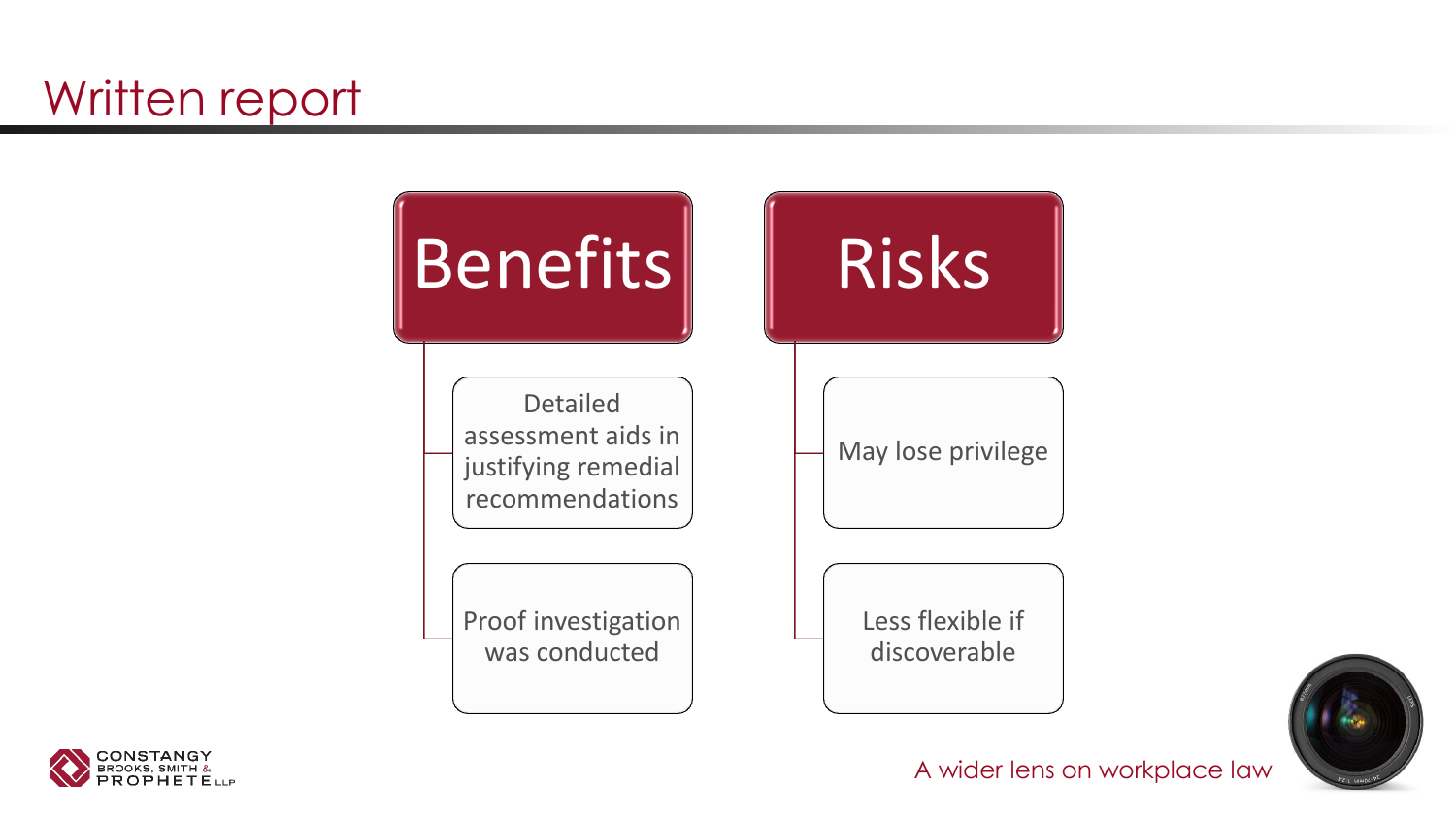- Prior obligation to disclose?
- Conduct involve fraud, criminal behavior, affect customers or public?
- Is senior management of public company involved?
- If the company does decide to self-report, report only facts so ensure attorney work product protections are preserved
- Importantly, ensure disclosure is entirely accurate; greater harm could come from reporting false information than not reporting at all



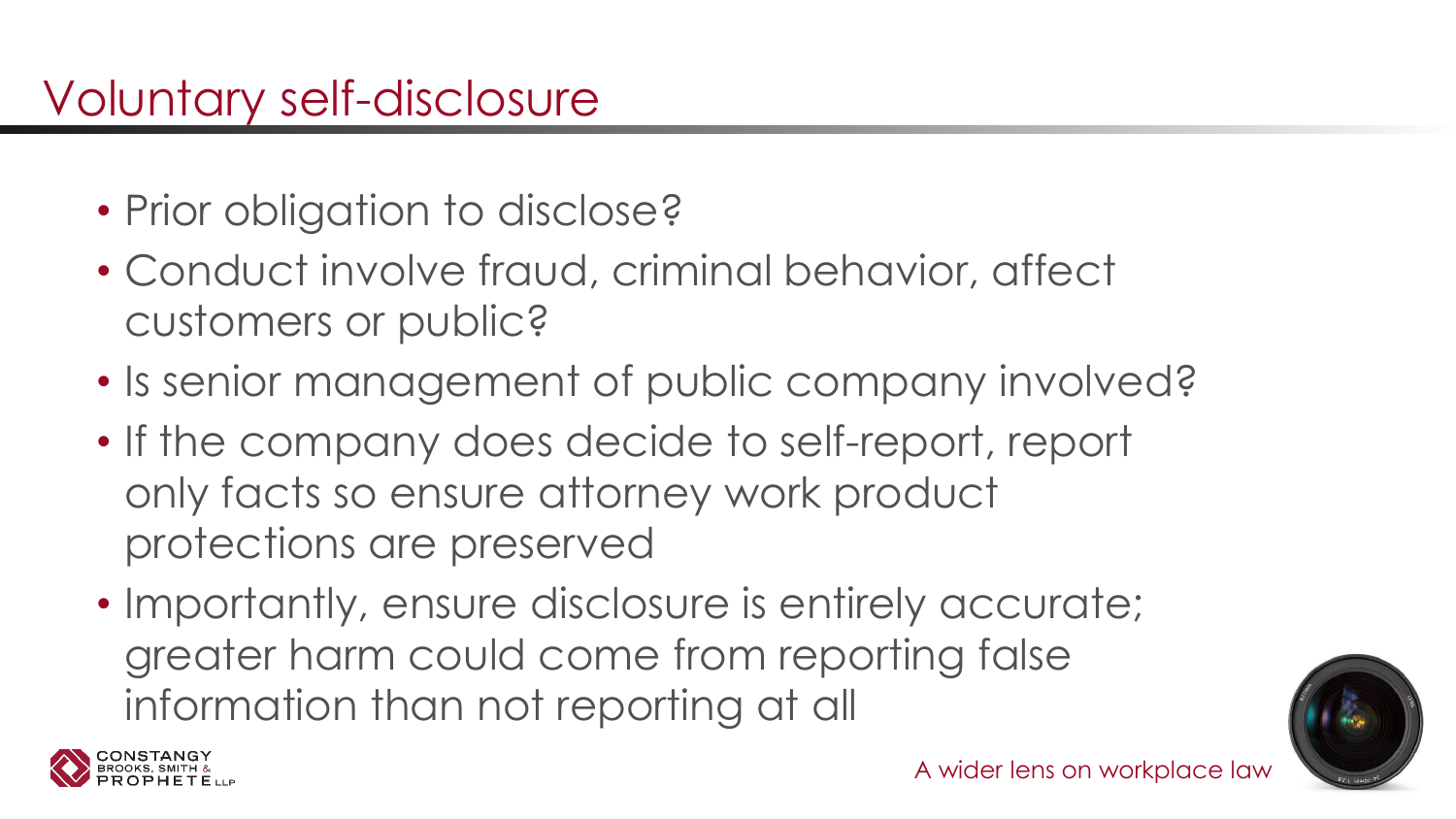

# Record retention, spoliation, and litigation holds





A wider lens on workplace law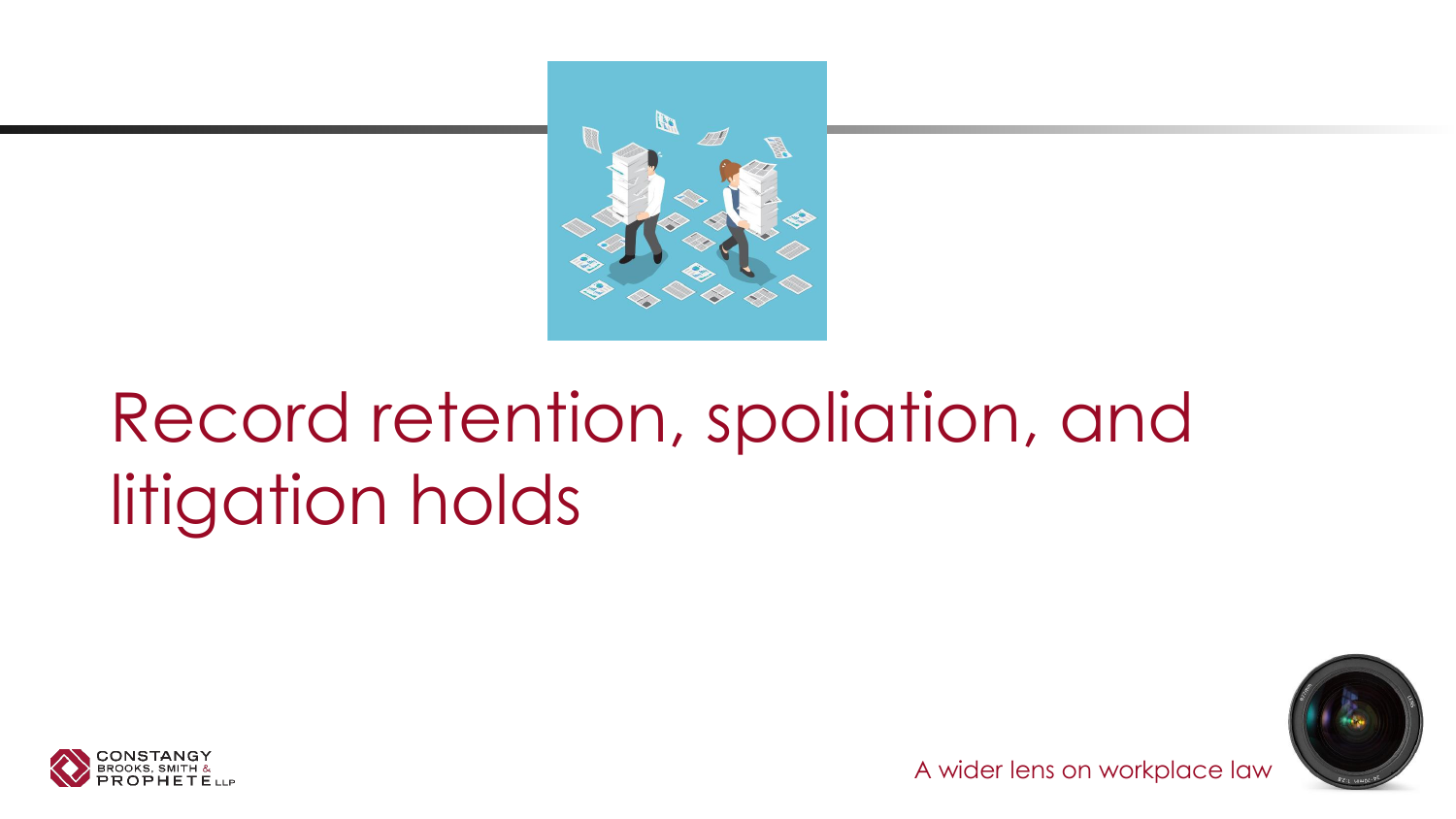- Do not need to save everything forever, but it is better to keep records too long rather than not long enough
- 3 things to think about:
	- Length of preservation
	- Contractual obligations of employer
	- Industry-specific requirements



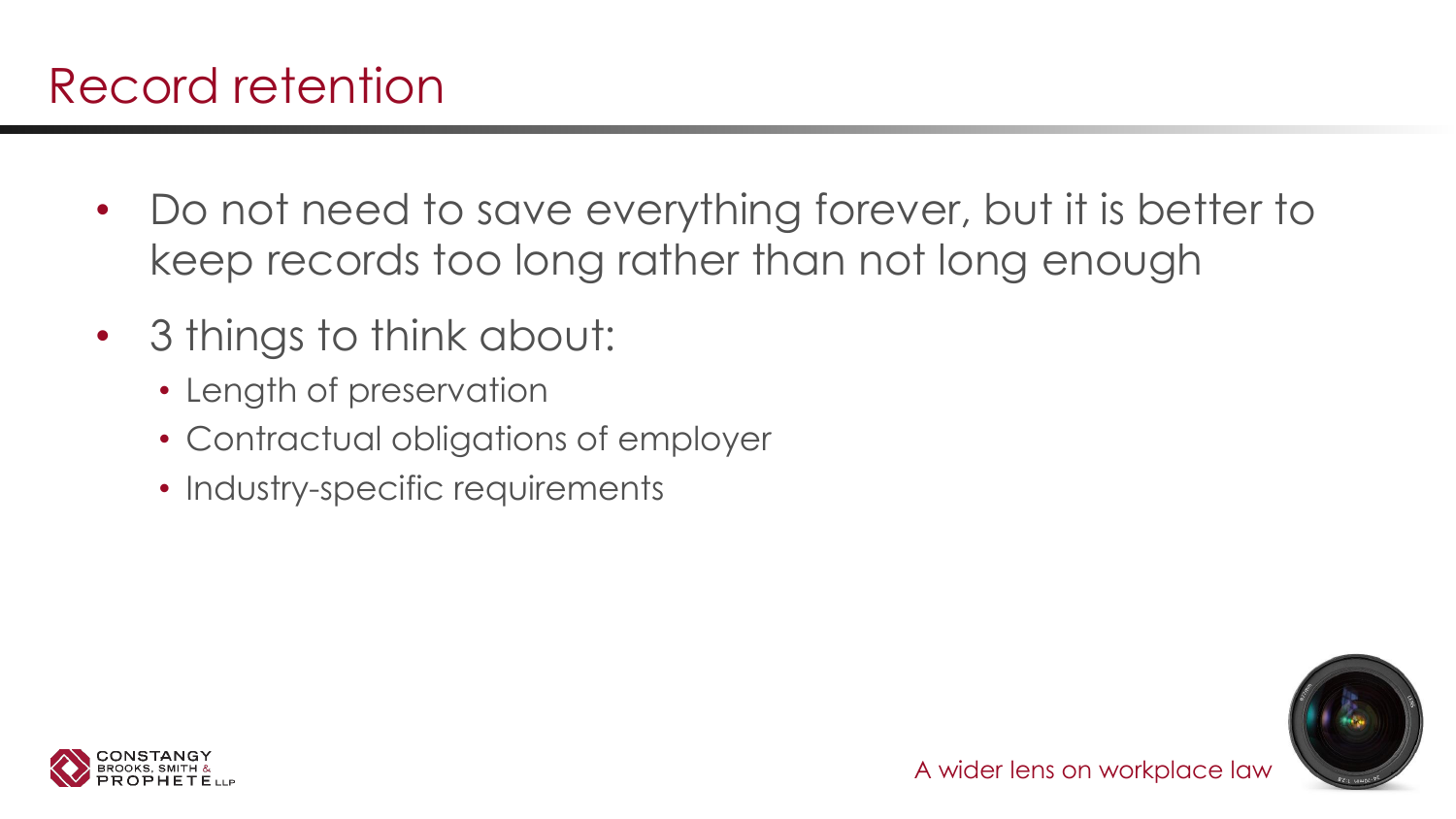### Benefits of a good record retention policy

- Limits expense of storing documents
- Simplifies a company's ability to locate documents **efficiently**
- Avoids sanctions for the improper destruction of documents
- Avoids consequences in litigation of retaining documents that should not have been subject to retention in litigation
- Acts as a useful roadmap in the event of litigation or regulatory review



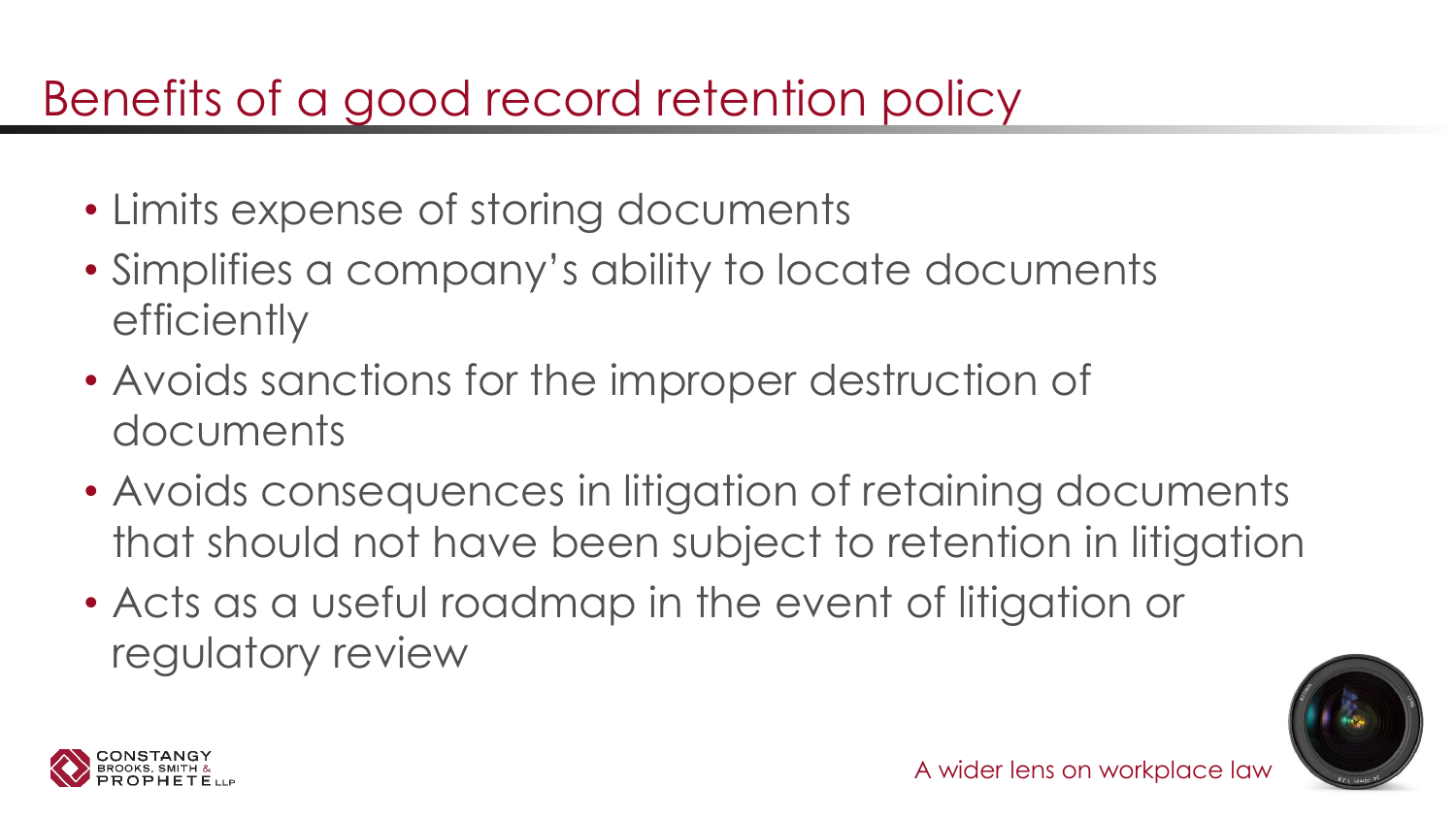# Additional retention considerations

- For the retention policy to work smoothly in conjunction with litigation, document destruction must be suspended upon the earlier of:
	- when the company should have reason to know that the information may be relevant to future litigation
	- an official investigation into the company
	- threat/start of litigation



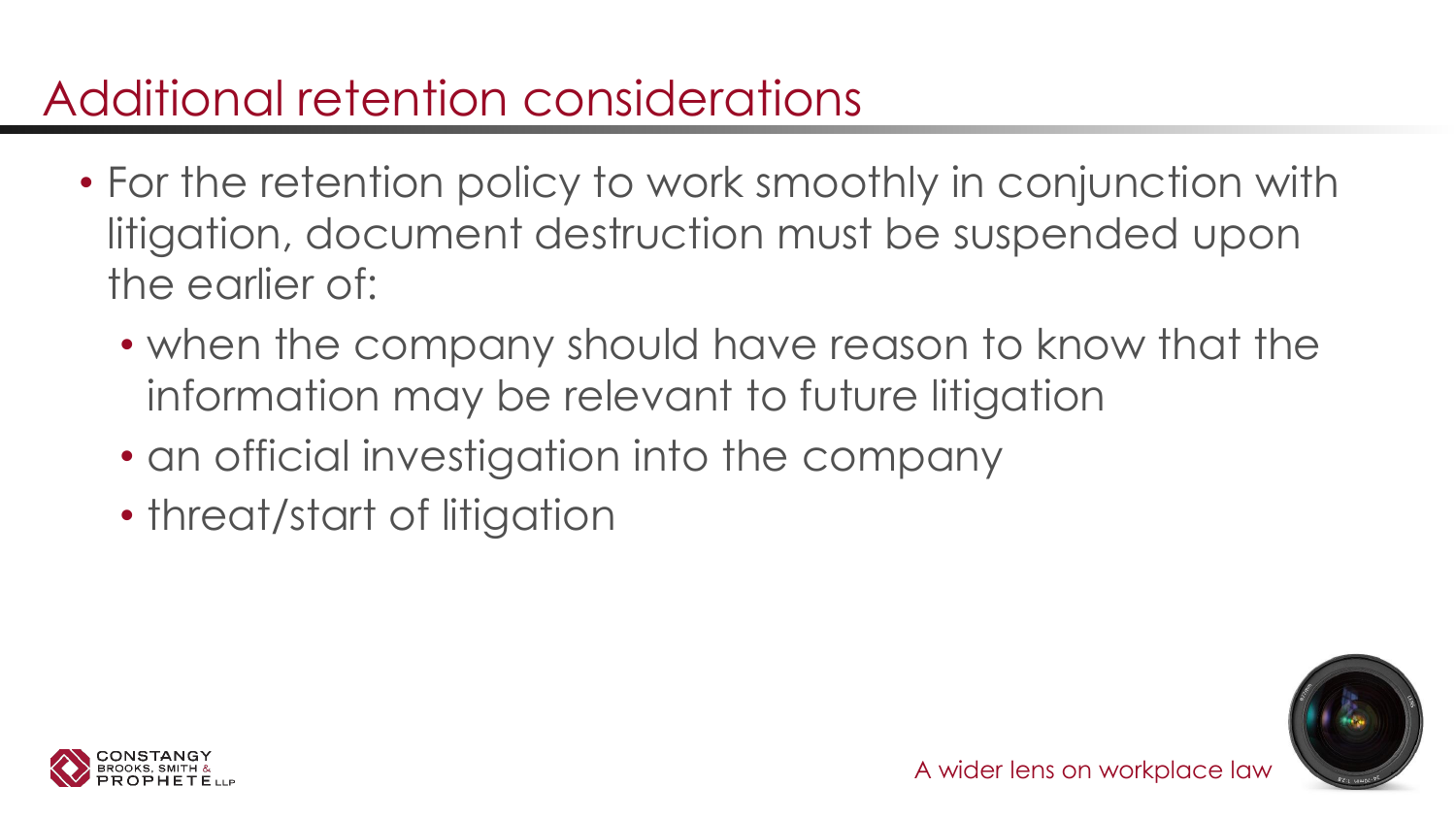- Once a company reasonably anticipates litigation, it should immediately issue a litigation hold letter to employees involved in the relevant dispute and its IT department to suspend the destruction of documents that may be relevant in the potential dispute
	- Company decides to pursue litigation
	- Served with lawsuit, charge, demand letter
	- Notice of government investigation (EEOC, OFCCP, OSHA, DOJ, etc.)



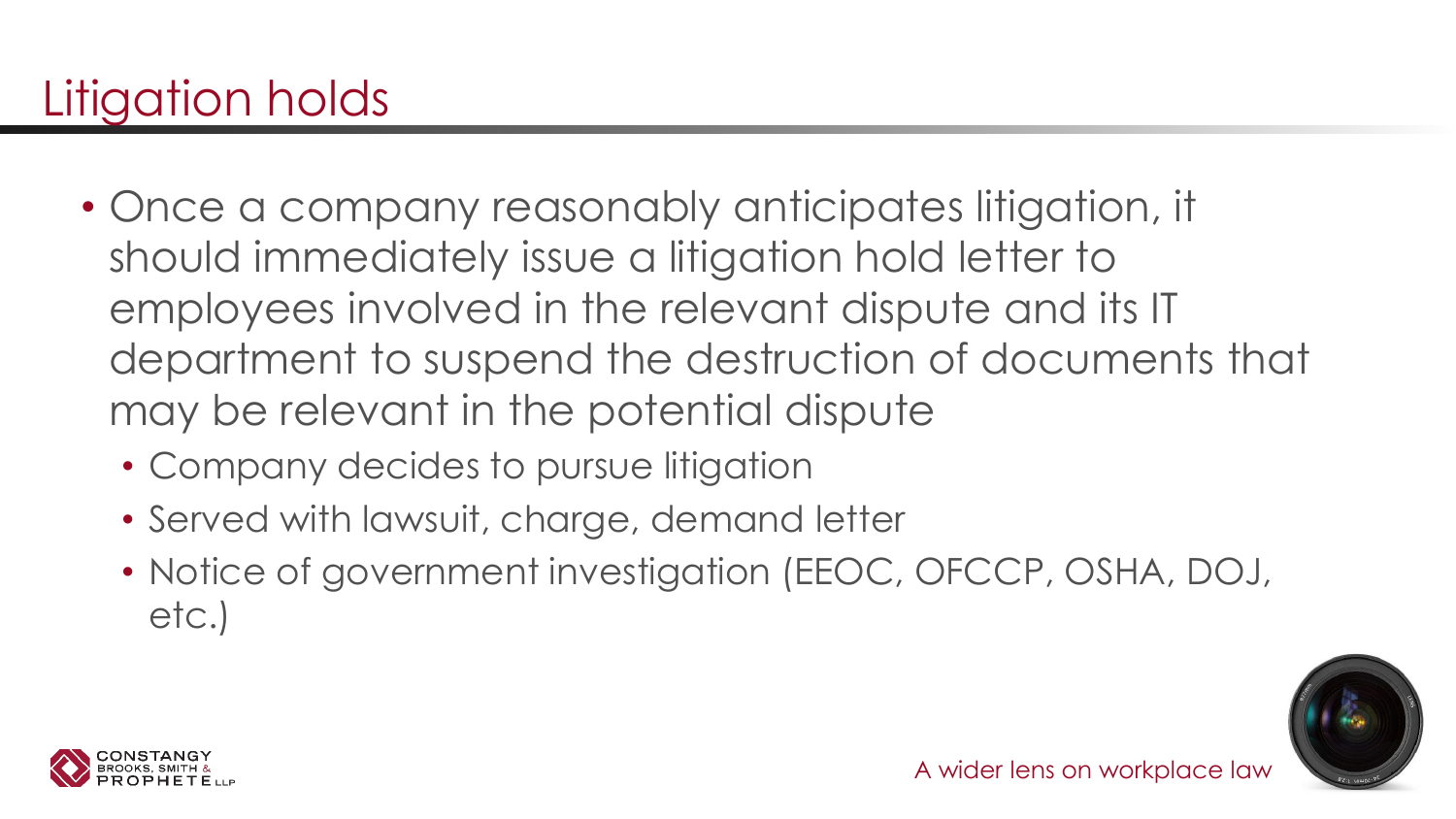# Litigation hold considerations

- Preserve tangible documents & electronically stored information
	- Suspend any automated destruction policy
	- Contact custodians
		- Identify dispute
		- Identify date range of documents to be preserved
	- Identify methods of collection
		- Internal IT person
		- Custodians
		- Third-party vendor
- Follow-up with individuals tasked with preserving and compiling documents during process



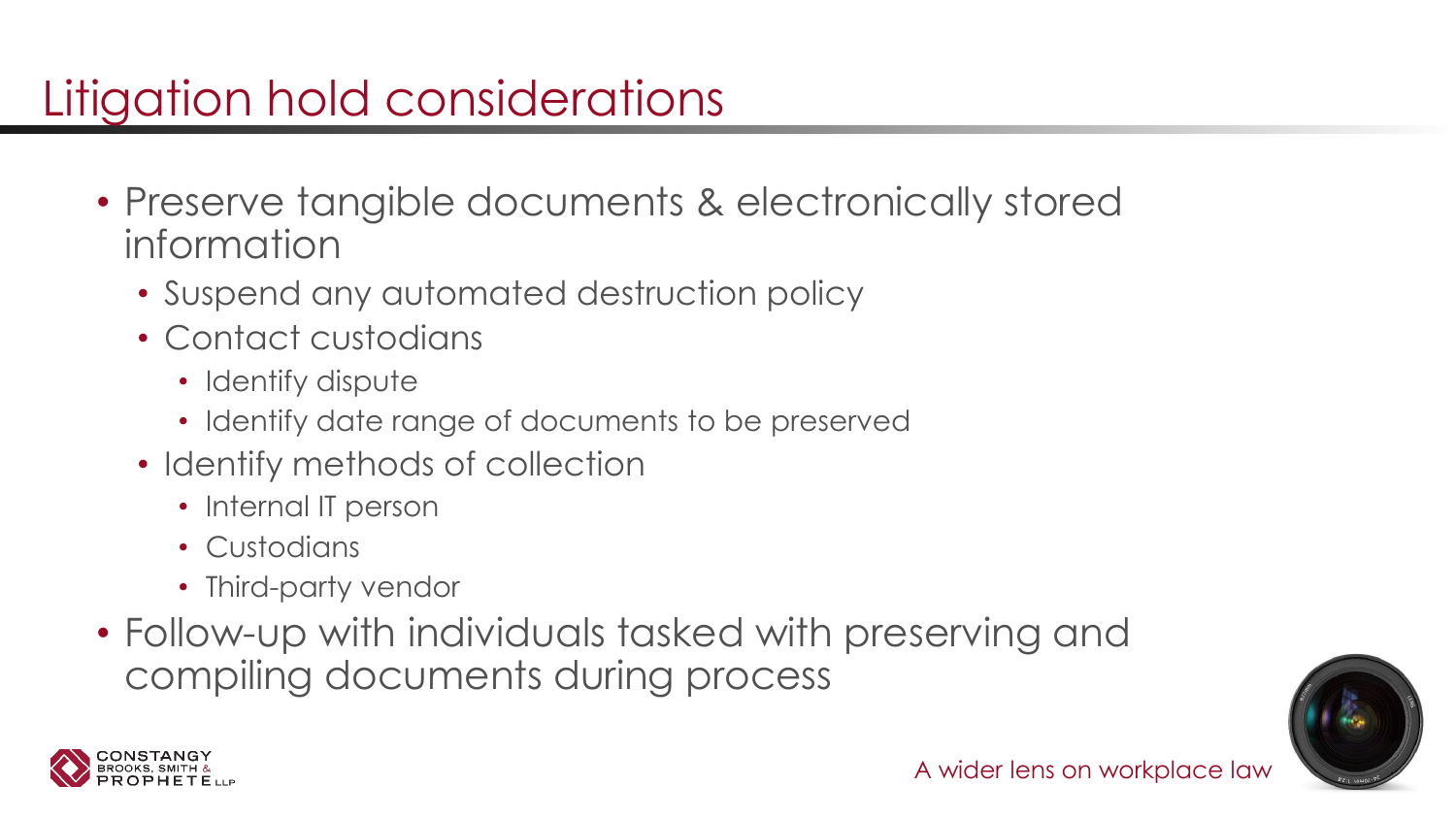

• The destruction or material alteration of evidence, or potentially the failure to preserve property for another's use as evidence in litigation that is pending or foreseeable





A wider lens on workplace law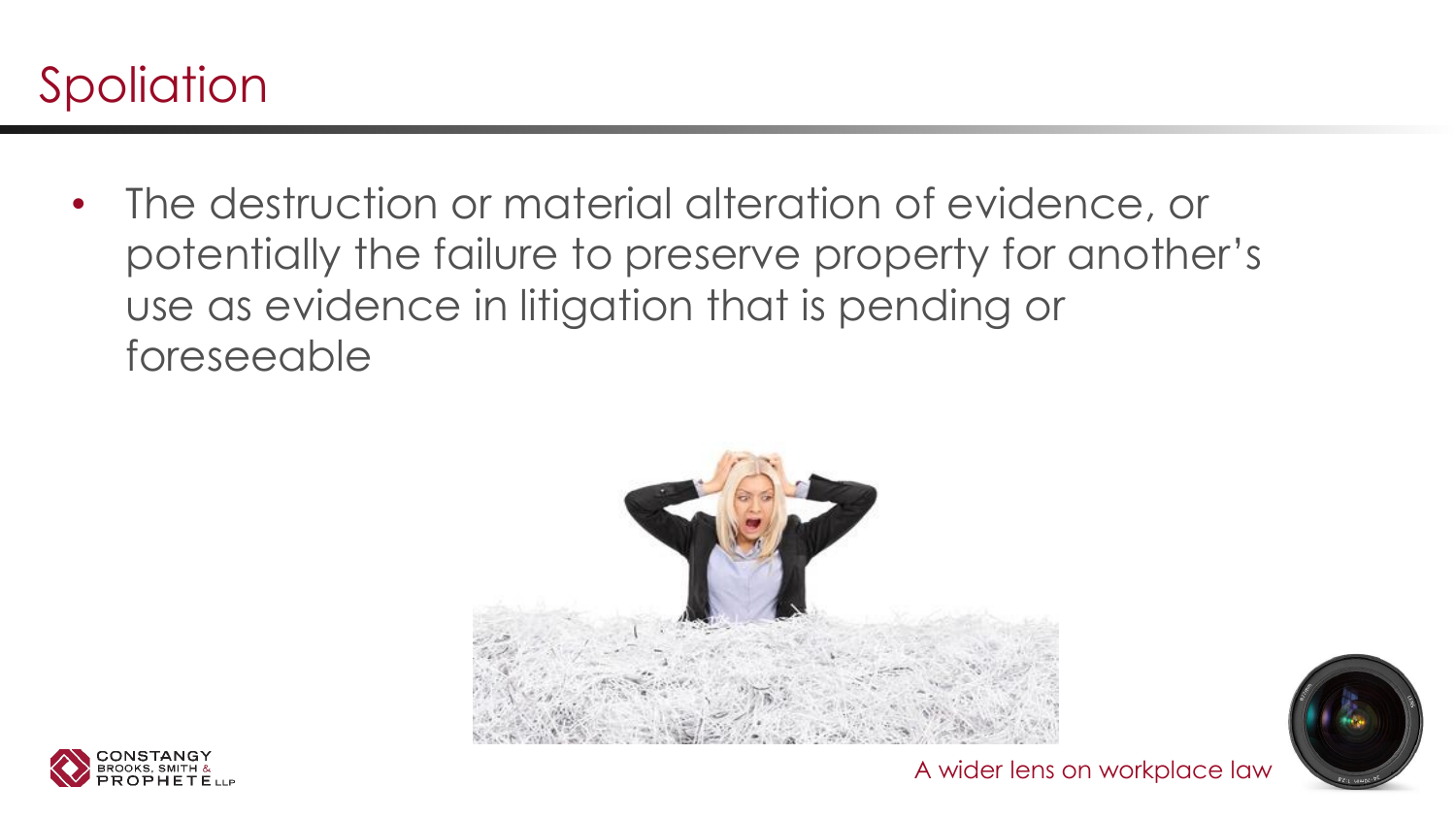# Potential sanctions for spoliation

- Additional discovery
- Monetary sanctions
- Rebuttable or mandatory inferences
- Exclusion of evidence
- Striking defenses
- Dismissal or default
- Federal prosecutors may use 18 U.S.C. § 1519 to prosecute in-house counsel who participate in the destruction or concealment of evidence during (or even before) a government investigation



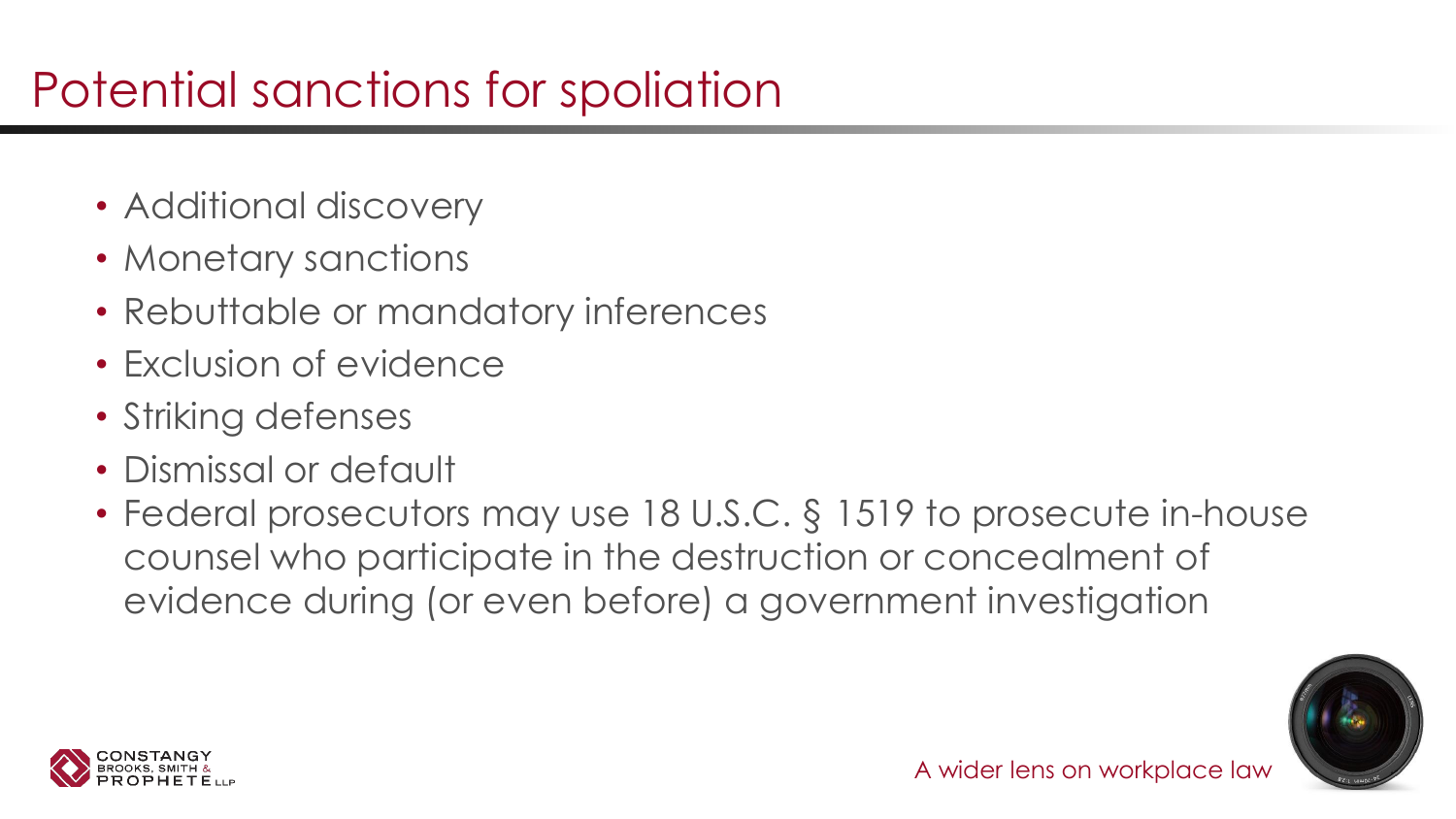A company may demonstrate that it took reasonable steps to avoid destruction, and thereby avoid or minimize sanctions, with a clearly-defined and enforced document management policy, institution of a litigation hold, and the speedy collection of potentially relevant information.

A company that has destroyed information it had a duty to preserve may also defeat sanctions by showing that there was no prejudice caused by the destruction of the documents, although this is often a difficult path given that the information no longer exists.